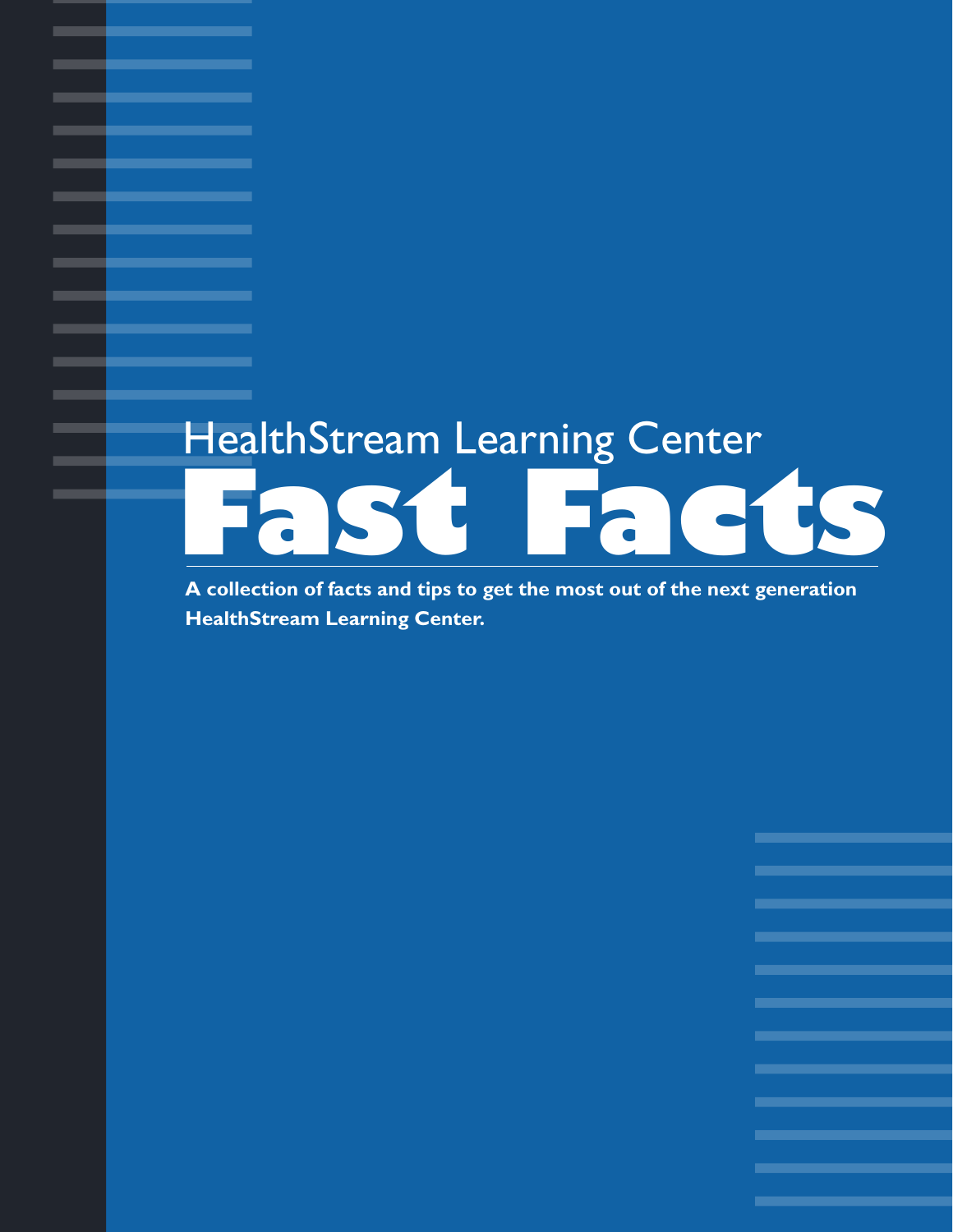## **contact support**

**For all questions about products and services that you have already purchased.** 

- Go to your web-based support portal, HealthStream Support, at http://support.healthstream.com. •
- Call HealthStream Customer Service at 800-521-0574. •
- Email HealthStream Customer Service at customer.service@healthstream.com. •

## **contact sales**

**For all questions about products and services you have not yet purchased.**

- Contact your senior sales account manager at his/her direct phone number or personal email. •
- Call HealthStream Sales toll free number at 1-800-933-9293. •
- Email HealthStream Sales at info@healthstream.com. •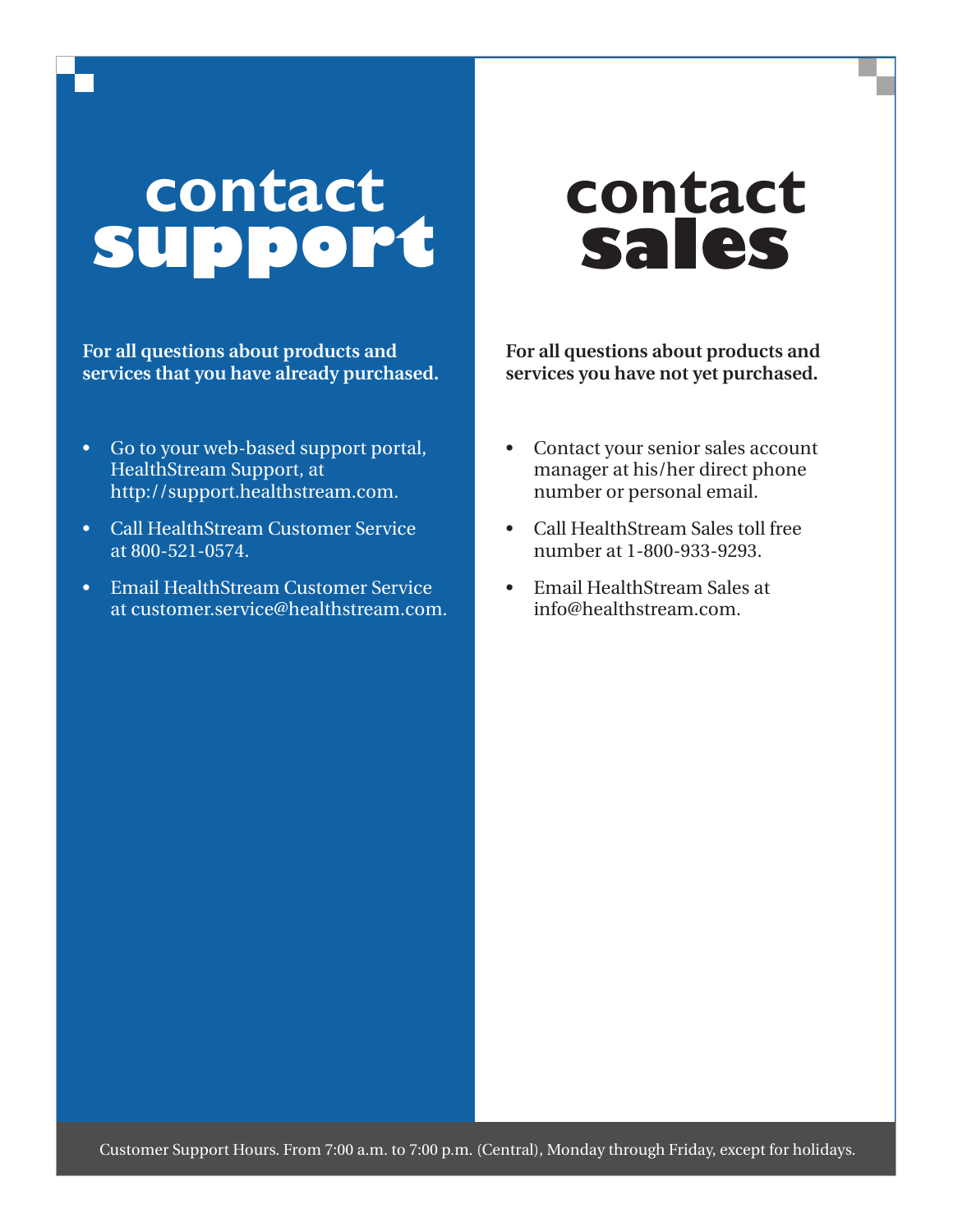### **Table of Contents**

| Logging into the HLC - Section I                         |
|----------------------------------------------------------|
| <b>Student - Section 2</b>                               |
|                                                          |
|                                                          |
|                                                          |
|                                                          |
|                                                          |
| <b>Administrator - Section 3</b>                         |
| <b>People</b>                                            |
|                                                          |
|                                                          |
|                                                          |
| <b>Courses</b>                                           |
|                                                          |
|                                                          |
|                                                          |
|                                                          |
|                                                          |
|                                                          |
|                                                          |
|                                                          |
|                                                          |
|                                                          |
|                                                          |
|                                                          |
|                                                          |
| <b>Education</b>                                         |
|                                                          |
|                                                          |
|                                                          |
|                                                          |
|                                                          |
|                                                          |
|                                                          |
|                                                          |
|                                                          |
|                                                          |
| Appendix 2 - Understanding Assignment Grace Periods A2-1 |
| Appendix 3 - Assignment Completion Report Terms  A3-1    |
|                                                          |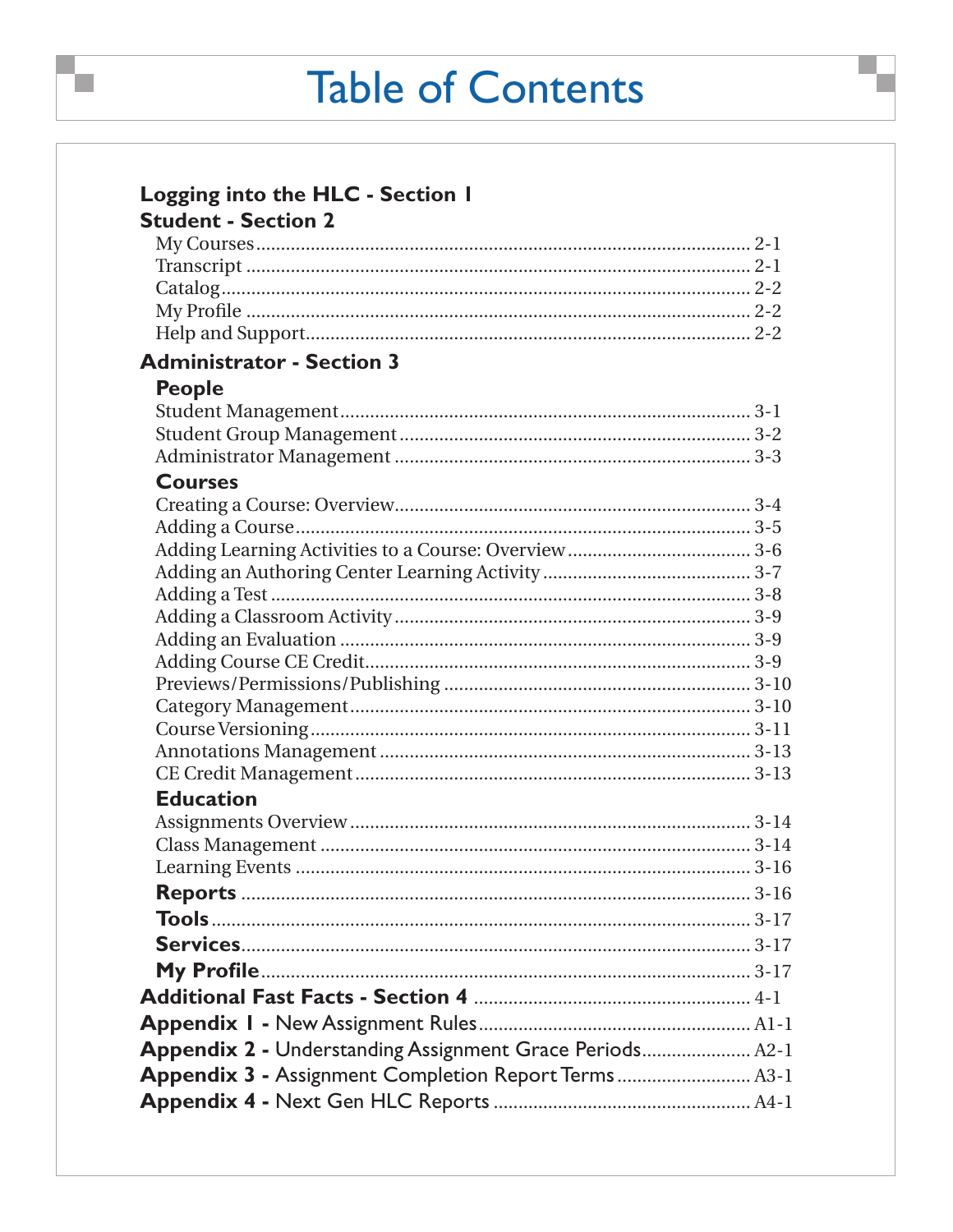## Logging into the HLC

- The "Make this my default selection on this computer" defaults the radio button selection. It does not automatically launch the user into the associated role. •
- A password reminder feature can be enabled by calling HealthStream Customer Service. This feature will allow students to create a password reminder by clicking the "Manage Account Information" link on the My Profile tab where they can enter the reminder. A password reminder link will be available from the main Login screen should they forget their password. They can click that link to see the reminder they entered. •
- Students who have only one role within the system (i.e. not an administrator) will be launched directly to their My Courses screen when they log in. •

- The www.cmecourses.com/yourInstitution web address has been replaced by www.healthstream.com/ hlc/yourInstitution. •
- There is a single point of login to the system, whether you are logging in as an administrator or a student. You may be able to enter the system using a single User ID/password combination to access multiple roles and/or affiliations. If you have more than one role in the system (e.g., administrator and student) or affiliation (e.g., institution) you will log in and then select the role and affiliation from the Select Affiliation screen for which you wish to enter. •
- Transition customers with separate logins for student access and administrator access can merge the two logins into one by following these instructions—if their current administrator role allows them to edit student records: •
	- Log in as an administrator. 1.
	- 2. Search to locate your own student record.
	- Click Promote to Administrator (upper right-hand corner). 3.
	- Assign your current administrator role to your student record. 4.
	- 5. Request another administrator with at least the same level of access or HealthStream Customer Service delete your original administrator role. NOTE: Do not attempt to merge logins by accessing the administrator role and granting student access. This process results in two student transcripts, which cannot be merged.
- If an administrator utilized both the department administrator and instructor roles within the Classic HLC with varying levels of access associated with each role, the administrator will need to continue utilizing two separate logins within the Next Generation HLC. HealthStream recommends utilizing the original administrator User ID from the Classic HLC platform as the instructor role within the Next Generation HLC so that the role is associated with all scheduled classes. A new associate administrator role will need to be created with a separate User ID and password with access to only the appropriate departments. NOTE: Two separate logins are not needed if the department/associate administrator and the instructor roles both have access to the entire institution. •
- The Discipline/License Information screen that appeared in Classic HLC the first time students logged into the system has been removed within the Next Gen HLC. New students will launch directly to their My Courses screen, even upon initial login. •
- Passwords are case-sensitive. •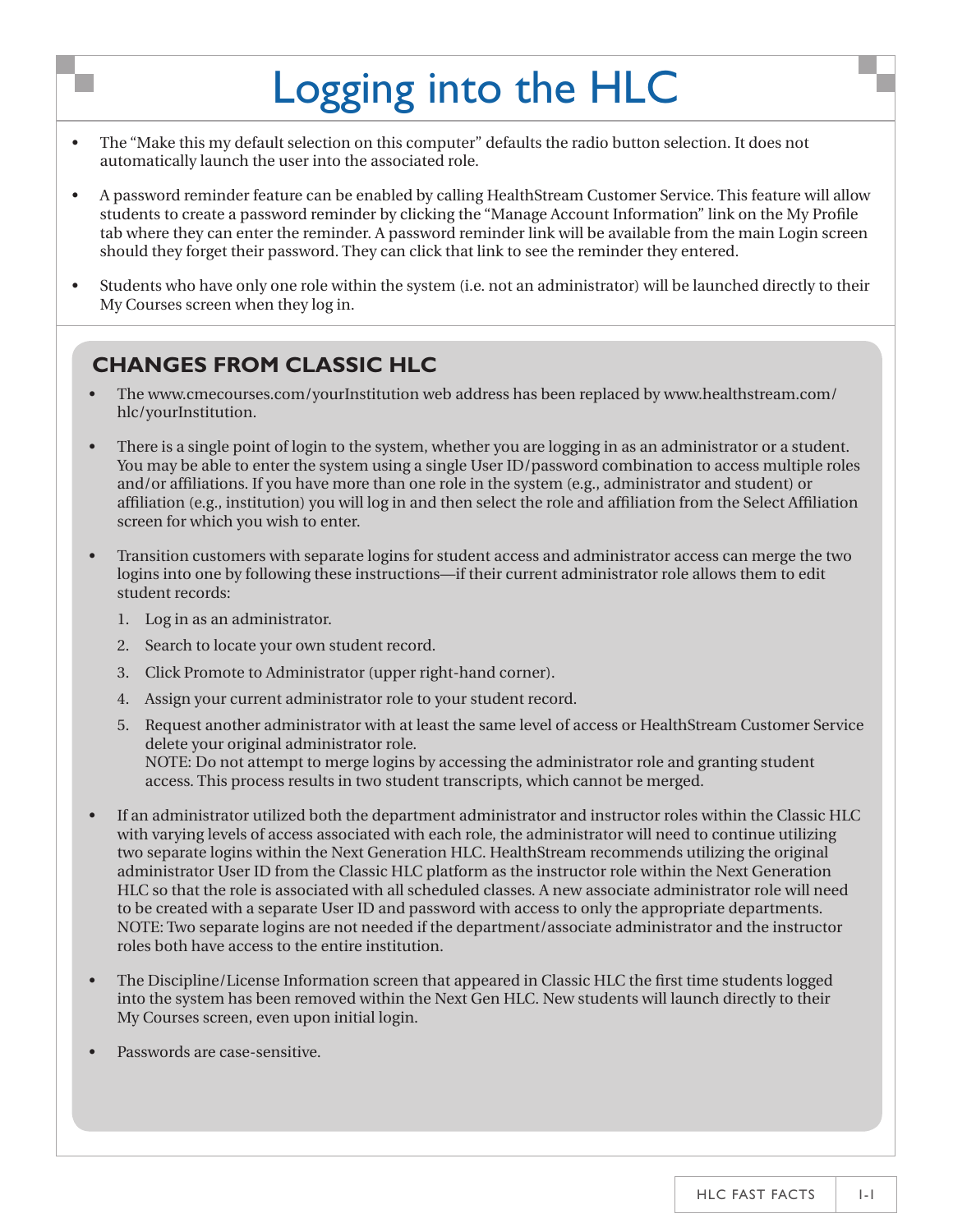### Student

#### **my courses**

- Students will automatically launch to their My Courses screen upon login unless they work at two or more institutions. They will be prompted to select an institution. •
- My Courses definitions: •
	- Assigned Courses = Courses delivered to the students via an assignment created by an administrator in the HLC. \*
	- Elective Courses = Courses selected by the student from the course listing within the Catalog tab or, if enabled, the listing within the HospitalDirect tab. \*
	- Enrolled Courses = Courses for which an administrator has registered a student into a specific class. If a student is registered for a classroom activity, he/she is automatically enrolled in the entire course. \*
- Once a Due Date has passed and there is a grace period (explicit or implied), the Due Date appears in red on the My Courses screen (unless the course is part of a recurring assignment based upon original Due Date with no grace period). •
- All courses are due at 11:59 p.m. Eastern Time, regardless of the student's specific time zone. •
- Students must click the name link of a course on the My Courses screen to view course details. •
	- The course details view includes information about course learning activities and continuing education (CE) credit information–if applicable–that pertains to the student viewing the information. CE credit information displayed to the student is based upon the system matching the course CE credit information with the student's discipline and state licensure stored within the system. \*
	- Students must click the Course Overview link (upper right-hand corner) to view all information about the course (description, learning objectives, etc.) as well as all CE credit information related to the course. \*

#### **transcript**

- Transcripts can be configured and printed from the Transcript tab. By default, students see the last 12 months. •
- Students must click the name link of the course to view course details and certificates from the Transcript tab. •
	- Students will see a default certificate and, as appropriate, CE certificates. \*

#### **Changes from Classic HLC**

The Estimated Length shown on the transcript is a sum of all estimated completion times added to the Common Properties screens of each learning activity within a course. •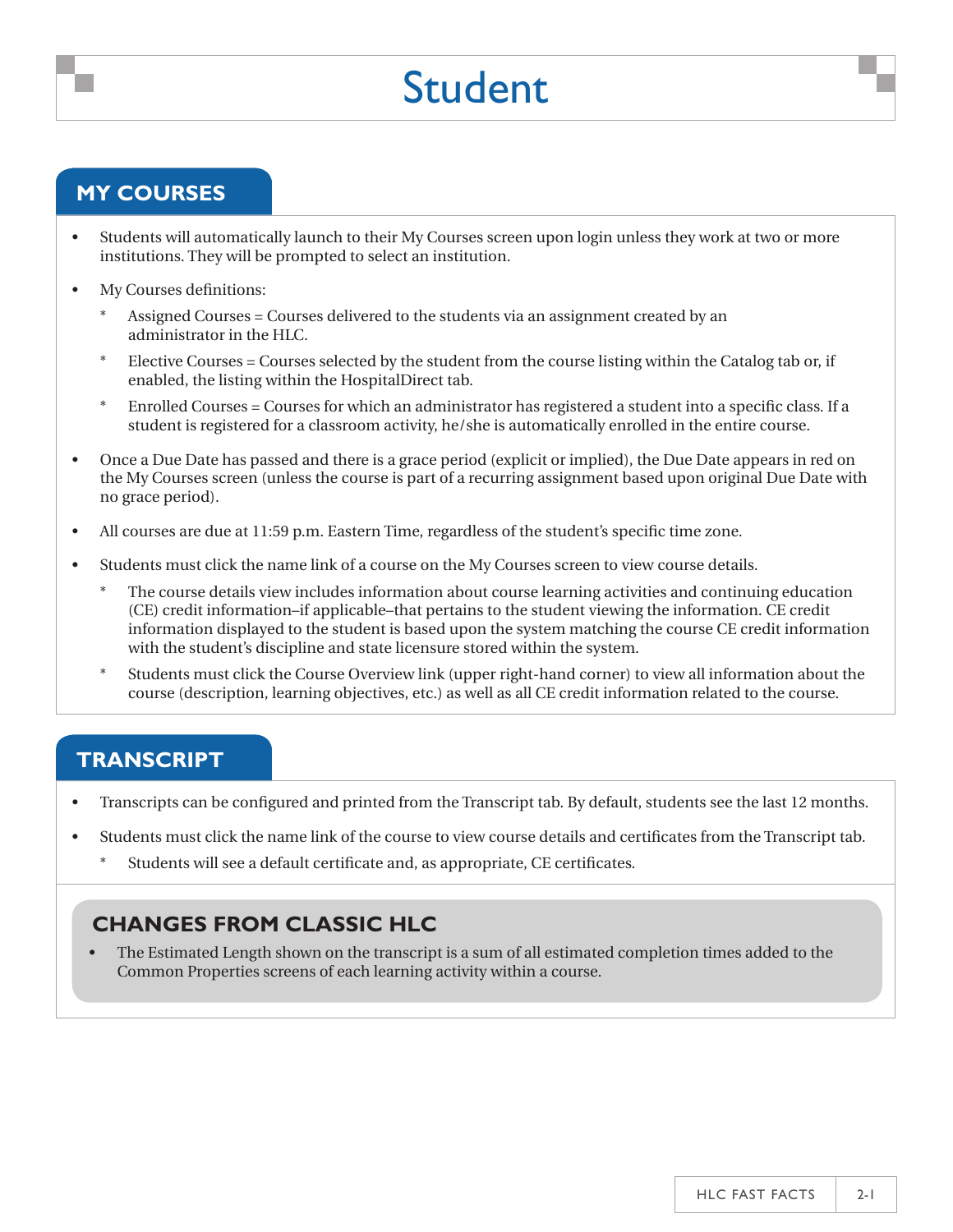### Student

#### **catalog**

The Search field on the catalog screen is whole-word search, however wild cards such as asterisks, can be used. (Example: cardio\* returns courses that contain cardio, cardio-vascular, cardiology, cardiogram, etc.). •

#### **Changes from Classic HLC**

• The Category tree used to aid in searching for courses is—by default—managed at the Enterprise level.

#### **my profile**

- By default, students can change all fields on the Manage Account Information screen (My Profile tab) except their User ID. •
- The Student Show Me How is accessible inside the online student Help system. •
- A printable student User Guide (PDF format) is available inside the online student Help system. •
- By default, students enter their own discipline and license information. Administrators, by default, have view-only access. •

#### **Changes from Classic HLC**

The feature that allows students to enter their own discipline and license information can be disabled for students and enabled for administrators if desired. •

#### **Help and Support**

- Students can click the Help icon from any HLC screen to view context-sensitive online Help. •
- A Support Statement indicating who to contact within your organization for HLC support can be customized and posted at the bottom of each HLC screen. To implement this feature, please contact HealthStream Customer Service. •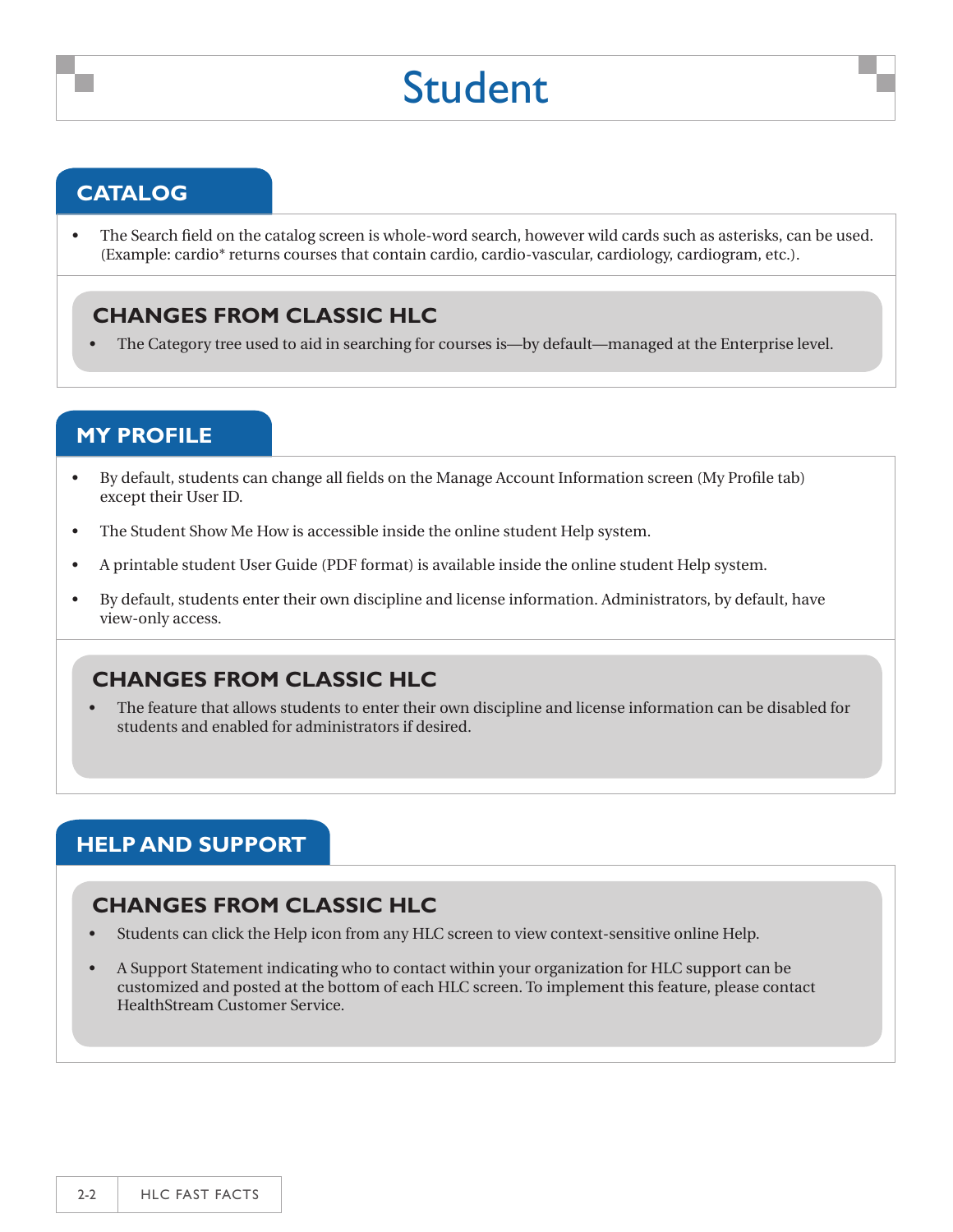#### **people**

#### **STUDENT MANAGEMENT**

- Manually added student data will be superseded by data provided in the data import file. •
- Time Zone allows the system to synchronize classroom and virtual class activities scheduled across time zones. This feature does not change the Due Date time for assigned courses. Due Dates are always 11:59 p.m. Eastern Time, regardless of the time zone in which the student works. •
- Active Date defaults to the Hire/Re-hire Date. It is a customer-defined field that can be used to identify important changes in student status (e.g., department change). A student cannot be due for any course that has a Due Date prior to his or her Active Date. Be sure all administrators know how the Active Date is being used to ensure consistency of data entry. See Education-Assignments Overview for additional information about the use of Active Date. •
- From the administrator view of the My Courses screen, administrators can see assigned courses, elective or enrolled courses, and upcoming courses (i.e. courses in a recurring assignment that do not yet appear on the student's My Courses screen). They can also select and configure the student transcript and Assignment Completion Report for viewing and printing. •
- By default, students manage their own license and discipline information (visible to administrators). •

- The feature for students to manage their own license and discipline information can be disabled for students and enabled for administrators upon request. •
- The "Allow this student to access the system" check box replaces the Classic HLC Status drop-down menu. When unchecked, the student is considered inactive. •
- The Supervisor/Manager link allows a designated supervisor for each student, regardless of the department in which the student works. •
- Hire/Re-hire Date replaces the Classic HLC Anniversary Date and is functionally the same. •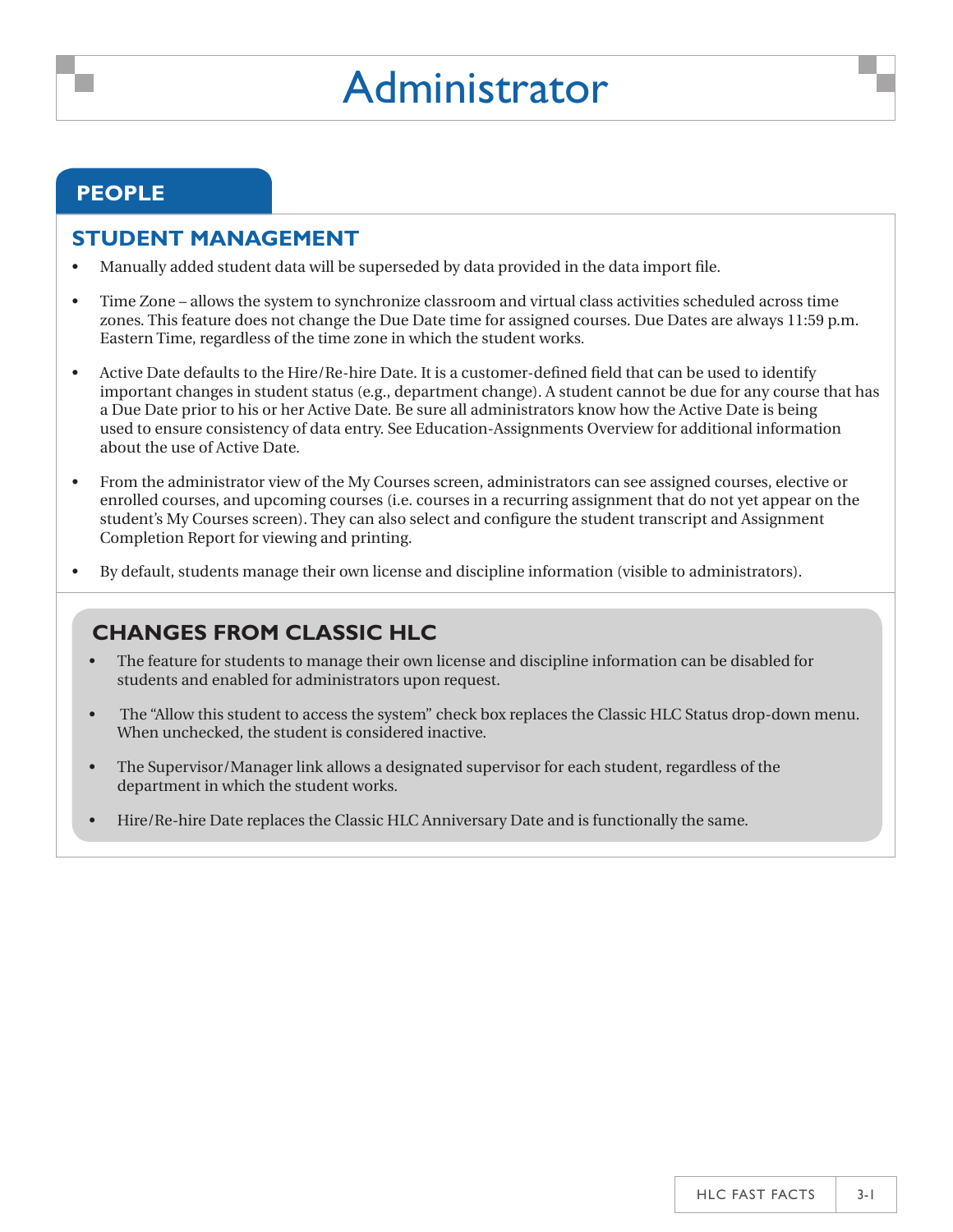#### **people**

#### **STUDENT GROUP MANAGEMENT**

- Student Groups cannot be deleted if they are associated with a group assignment. •
- To edit a student group, search for the group, click the Student Group name link, then click the Continue button. NOTE: An Edit link for the Student Group is no longer available. •

- Student Groups are fully searchable. They can be placed into two broad categories: Visible (for those student groups which you actively use) or Hidden (for student groups you do not use but wish to preserve for archival purposes). •
- The Classic HLC group assignment engine created hidden student groups when student criteria were used for the assignment. These student groups are migrated to Next Gen HLC as hidden (but searchable), with "[Classic Assignment Group]" appended to the name and "Migrated from Classic HLC" added to the notes field. They can be re-used for new assignments, used for reports, and any other area that allows selecting a student group. •
- Enterprise Student Groups are available for organizations with two or more institutions within their hierarchy. Profile Student Groups can be created based upon Job Category, Hire/Re-hire Date Range (or month), Review Date Range (or month), Active Date Range (or month), Institution, and Department (In Classic HLC, Institution was selectable but Department was not). These groups can be used for enterprise assignments, class registration, and reports at the level where they are created. •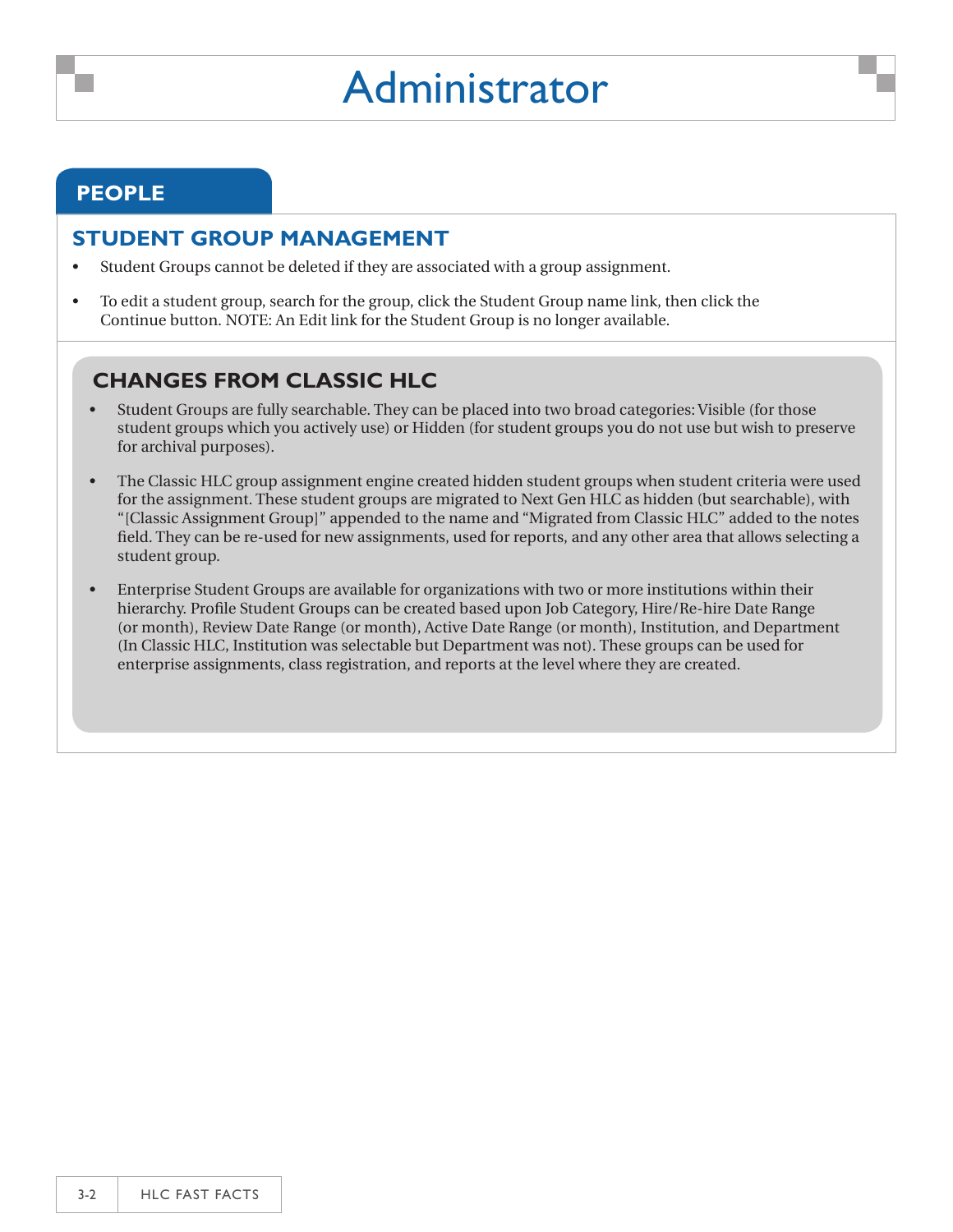#### **people**

#### **ADMINISTRATOR MANAGEMENT**

- Use the Add an Administrator link only when adding an administrator who is not a student in the system. If the administrator is also a student, you may search for the student record and click the Promote to Administrator link. Following this process allows the administrator to use the student login for both student and administrator access. You may also add the administrator with a user ID separate from the student ID, if desired. •
- Multiple administrator roles are merged into a single administrator role at login with access to all features designated by each of the selected roles. •

- Administrators can add and manage administrators at or below their own level of access (as determined by feature/function access). •
- Migrated customers who have separate student and administrator logins can create a single login by following these steps: •
	- Accessing the student record (if administrator access allows for student editing), \*
	- Promoting the student record to the desired level of administrator, \*
	- Deleting the original administrator record (NOTE: you must have another administrator delete this record). \*
- Administrators with access to schedule classes are automatically recognized as instructors in the system, even if they do not specifically have an instructor role. •
- All administrators can manage their own instructor resume. •
- If an administrator had two roles—Department Administrator and Instructor—within the Classic HLC, administrator access in Next Gen HLC is limited to the departments associated to the Classic Department Administrator. In this case, the administrator may need to be re-entered as a new Associate Administrator (Add an Administrator) with a separate User ID and password, with the migrated administrator (instructor role) updated with Entire Institution affiliation. While this will require the administrator to have two administrator logins, it will also allow viewing of the entire institution and associated classes for which they are instructing (Note: Keeping the original administrator ID for the instructor role is recommended as it is associated with scheduled classes). •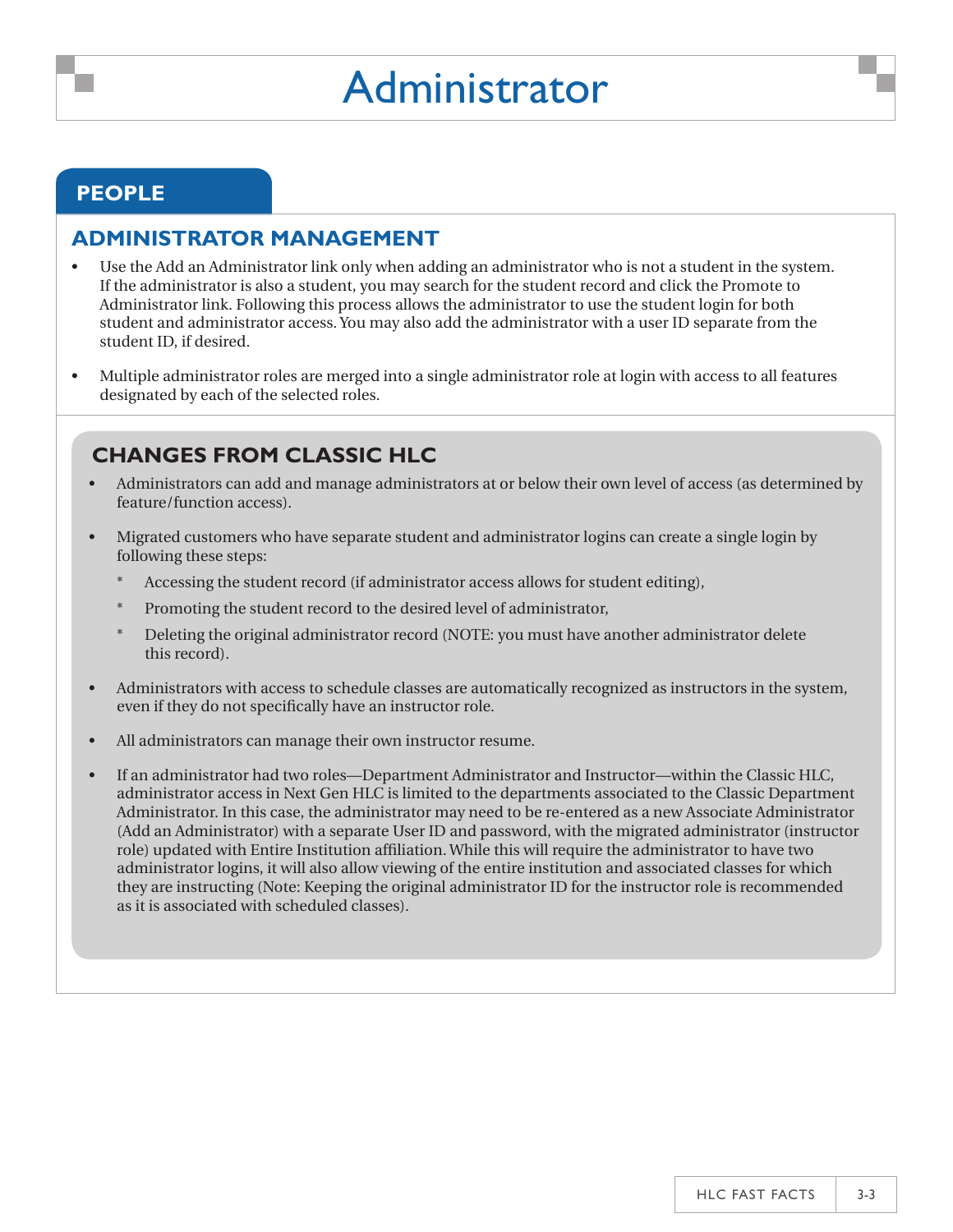#### **courses**

#### **CREATING A COURSE: OVERVIEW**

- Course = A collection of one or more learning activities made available to students by assignment, administrator registration in a class or in the catalog. A course can include one or more learning activities. •
- Learning Activity = A single component within a course. Learning activities include: •
	- Online authored content (Authoring Center customers only) \*
	- Classroom activities \*
	- Virtual classes (Virtual Class customers only) \*
	- Tests \*
		- Can be placed anywhere in the course and can therefore serve as pre-tests, post-tests, quizzes etc. –
	- Evaluations \*
- Sample HLC Course Electrical Safety PA, includes three learning activities: •
	- Pre-assessment test \*
	- Online content \*
	- Post-assessment test \*
- Enter CE Credit Management information if you plan to offer CE credit for the course you are creating (See section: CE Credit Management). •

- Course development pre-work depends on the type of course and included learning activities: •
	- Add Categories (enterprise-level feature) to assist in organizing your course library and improve search capabilities. \*
	- Add Building Resource Types (enterprise-level feature) to which buildings and resources can be applied. \*
		- NOTE: Building Resource Types are very broad categories into which resources can be placed. Sample Resource Types include: –
			- Rooms •
			- Audiovisual equipment •
			- CPR equipment •
			- Computer equipment •
	- Add instructors for classroom or virtual class activities if the instructors are not already administrators in the system with access to schedule classes. \*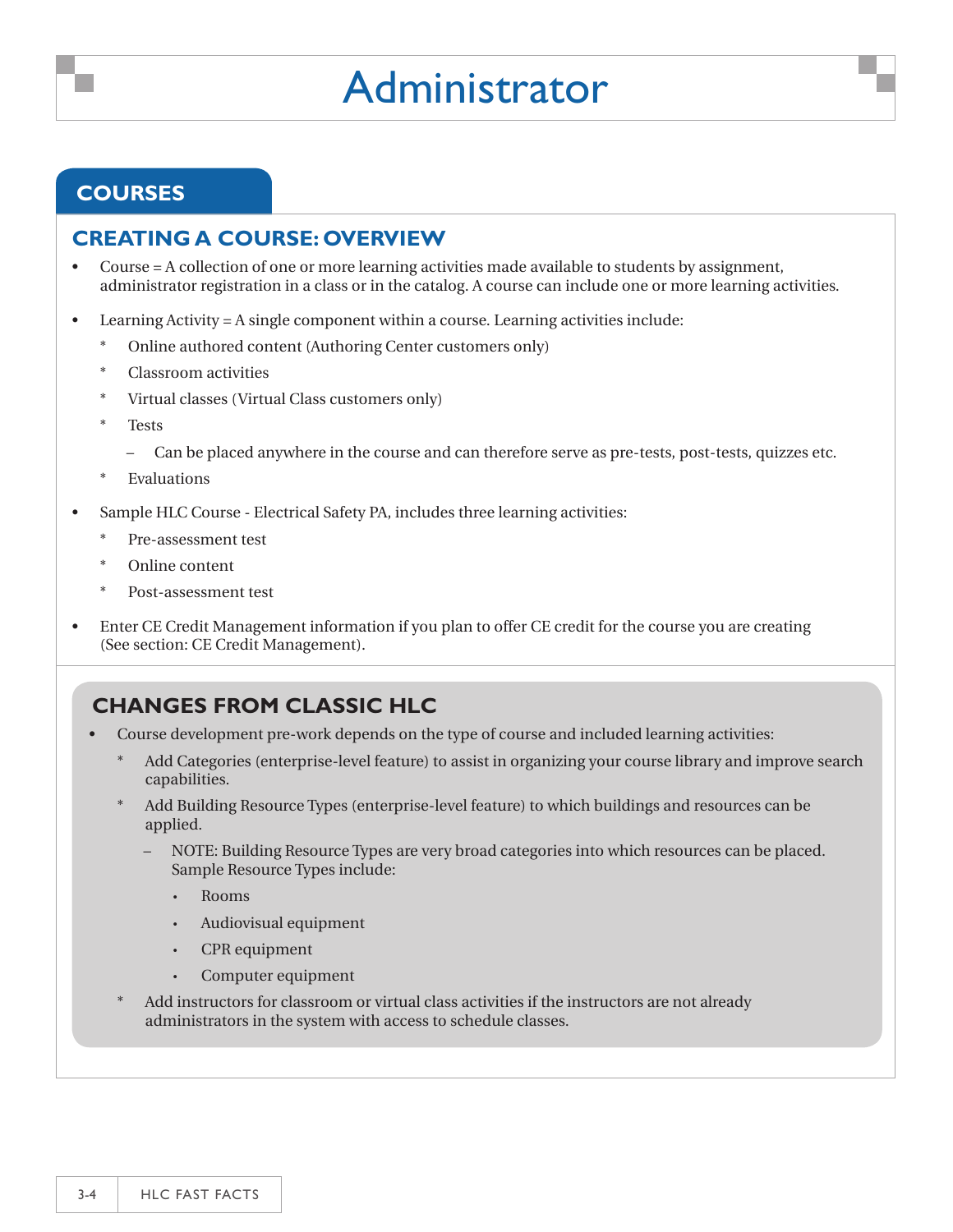#### **courses**

#### **ADDING A COURSE**

- The data entered into the Course Properties screen becomes the Course Overview from the student's view. •
- A course can be mapped to one or more Categories (See section: Category Management). •
- The certificate template selected as the Default Certificate is the certificate that all students, regardless of licensure, will receive for course completion. Do not select a CE certificate as the default. •
- Development Status does not require update prior to publishing a course, if the course is being published by the administrator creating the course or another administrator with equal access. •
- Education Office Assistants (administrator role) cannot publish courses unless they are marked as Development Status Approved, and that approval must be marked by a higher level administrator. •
- Marking a course "Retired" does not prevent the course from being used in the system. You may retire the course by selecting Retired from the Development Status window and un-checking all boxes except Reporting on the Quick Publish screen. You must re-publish a course you wish to retire. •
- If an Inactivation Date is entered (additional properties), the course will no longer be available for assignment or completion once that date arrives. •
- Do not enter Course Fees at this time. Adding a Course Fee will result in students being unable to access the course unless they enter credit card information into the billing wizard. Your organization must have a PayPal Payflow Pro merchant account and that merchant account must be added by HealthStream to your facility to process student payments for administrator-developed courses. •
- Customers who previously entered Course Fees into Classic HLC will note that the fee amount (if greater than 0) has been moved to the Class Details field. A note appears in the Course Description telling students to see Class Details for Course Fee information. •
- Keywords entered in additional properties will aid in course search. •
- The Technical Requirements field can be used to describe pre-requisites or other qualifications for taking a course, as well as any general information regarding what students may need to participate in the course. •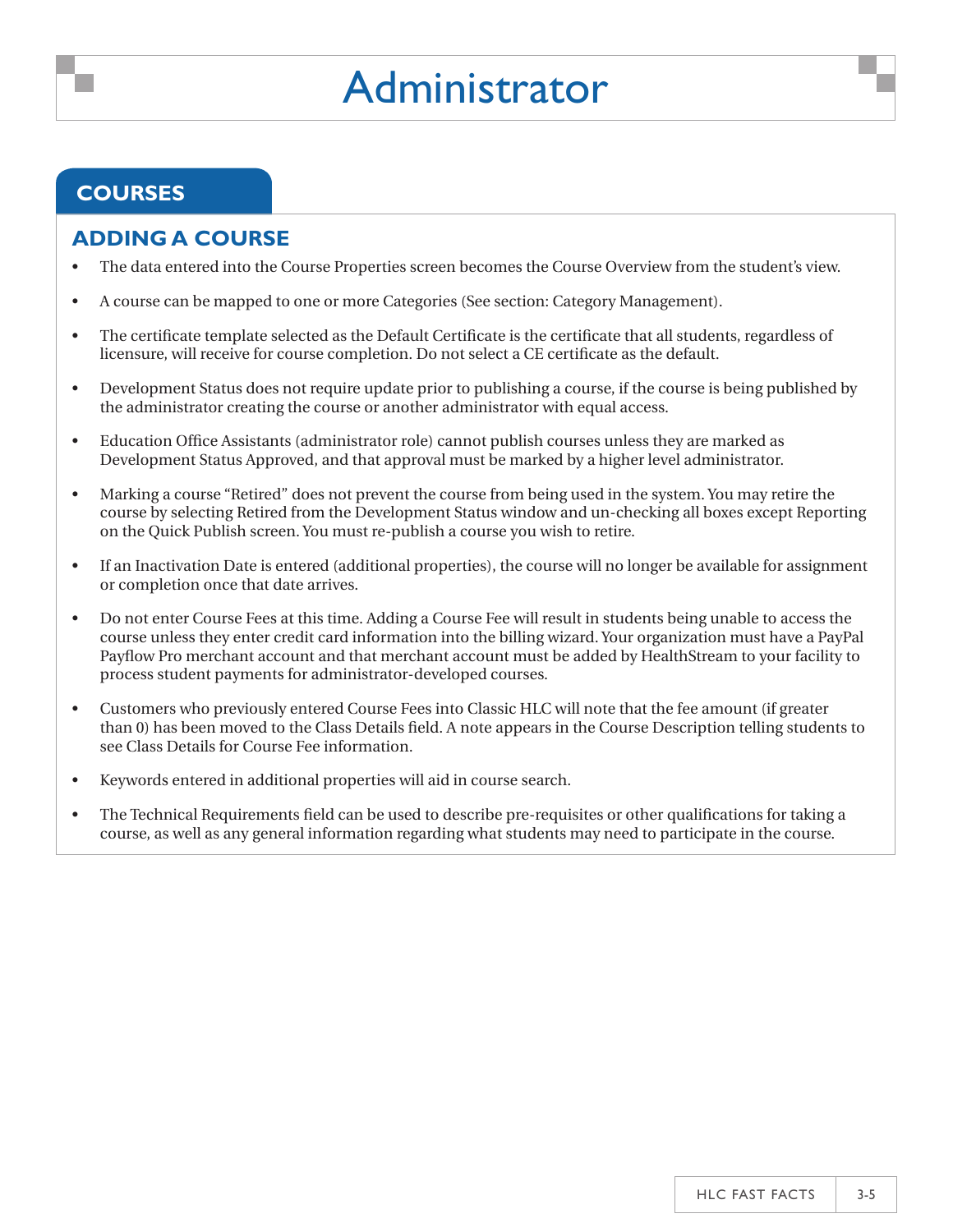#### **courses**

#### **ADDING LEARNING ACTIVITIES TO A COURSE: OVERVIEW**

- You can add any number of learning activities in any order to a single course. •
- If an Estimated Completion Time is added to one learning activity, it should be added to each learning activity within the course. The system will sum the estimated completion times for each activity into a total course Estimated Completion Time. The course Estimated Completion Time will appear on the student transcript once the course is successfully completed. •
- The following are examples of how a selected Completion Mode impacts course completion: •
	- A test marked Completion Required with a designated Minimum Passing Score will allow a student to take 1. the test up to the maximum number of test attempts to reach the minimum passing score. If the minimum passing score is not achieved within the maximum number of attempts, the student will no longer be able to access the test, but will be able to move on through the other learning activities within the course. If the "Meeting minimum passing score will immediately pass the course" checkbox is checked, and the student meets or exceeds the minimum passing score, the student will pass the entire course (i.e. "test out") and will not have to complete the other learning activities within the course.
	- A test marked Pass Required with a designated Minimum Passing Score will allow a student to take the 2. test up to the maximum number of test attempts to reach the minimum passing score. If the minimum passing score is not achieved within the maximum number of attempts, the student fails the test and therefore fails the course. If the course was assigned, he/she will be un-enrolled and re-enrolled from the course and must repeat all learning activities. NOTE: Administrators can also directly enroll students in a course with a pre-test or post-test by registering them for a class that is in the course. If the student fails the course they are no longer enrolled.
	- A class marked Completion Required with a designated Minimum Passing Score will be satisfied if the 3. student is graded as having attended and a score is entered (whether or not the minimum passing score is met). If the "Meeting minimum passing score will immediately pass the course" checkbox is checked for the class, and if the student meets or exceeds the minimum passing score, once graded, the student will pass the entire course and will not have to complete the other learning activities within the course.
	- A class marked Pass Required with a designated Minimum Passing Score will be satisfied if the student is 4. graded as having passed, achieving the minimum passing score. If the student is marked as attended, and the score does not meet the minimum requirement, the student fails the class and the course. If the course was assigned, he/she will be un-enrolled and re-enrolled from the course and must repeat all learning activities. NOTE: Administrators can also directly enroll students in a course by registering them for a class that is in the course. If the student fails the course they are no longer enrolled.
- To create a "test out" activity (test or classroom activity): •
	- Set completion mode to Completion Required. \*
	- Add a minimum passing score. \*
	- Check the box allowing course completion if minimum passing score is met. \*
	- For tests, set the maximum number attempts (under Test Settings) to a value other than No Maximum. Otherwise the students will remain in a loop until they pass the test (which forces them to test out of the course). \*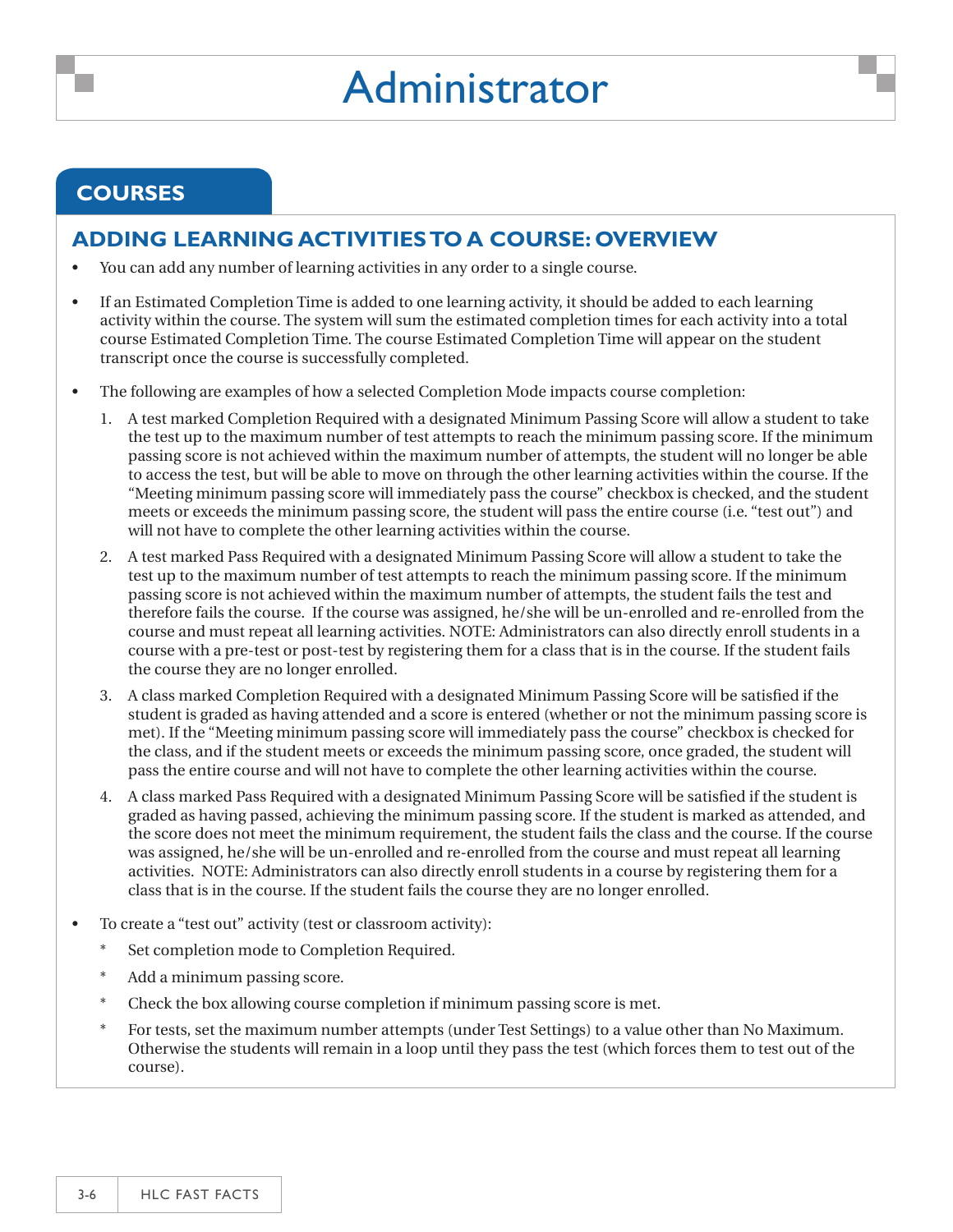#### **courses**

#### **ADDING LEARNING ACTIVITIES TO A COURSE: OVERVIEW (continued)**

- Score percent weight can be added to scored learning activities only (tests or classroom activities). The system will calculate the overall course score based upon the actual scores obtained for each scored learning activity and the score percent weight applied to each. Example: •
	- Pre-test designated with a score percent weight of 25% \*
	- Classroom activity designated with a score percent weight of 25% \*
	- Post-test designated with a score percent weight of 50% \*
- NOTE: Be sure to add a score percent weight of 100 if the course includes only one learning activity (test or classroom activity) if you want the activity score to appear as the course score on the student transcript. •

#### **ADDING AN AUTHORING CENTER LEARNING ACTIVITY**

- Click the Choose a Folder link to access all authored content folders. •
- Once selected, the authored online activity can be previewed by clicking the Preview link. •
- Authored learning activities will go live (i.e. be published) when the course is published. It is no longer necessary to send authored content to HealthStream for publishing. •
- Never associate a folder with more than one course. If you wish to use the same authored content in more than one course, copy and re-name the authored content folder in your Authoring Center FTP site so that you have a separate folder for association with the new course. •

- It is no longer necessary to send authored content to HealthStream for publishing. •
- There are no automatic pre- and/or post-test placeholders. Administrators will determine if they wish to add tests to courses that include authored learning activities. •
- To allow subject matter experts and others who are not designated Authoring Center users to have access to preview authored learning activities, they must be granted administrator access to the HLC. •
- NOTE: Any administrators with access to the Authoring Center will be able to associate a folder of authored content to a course. •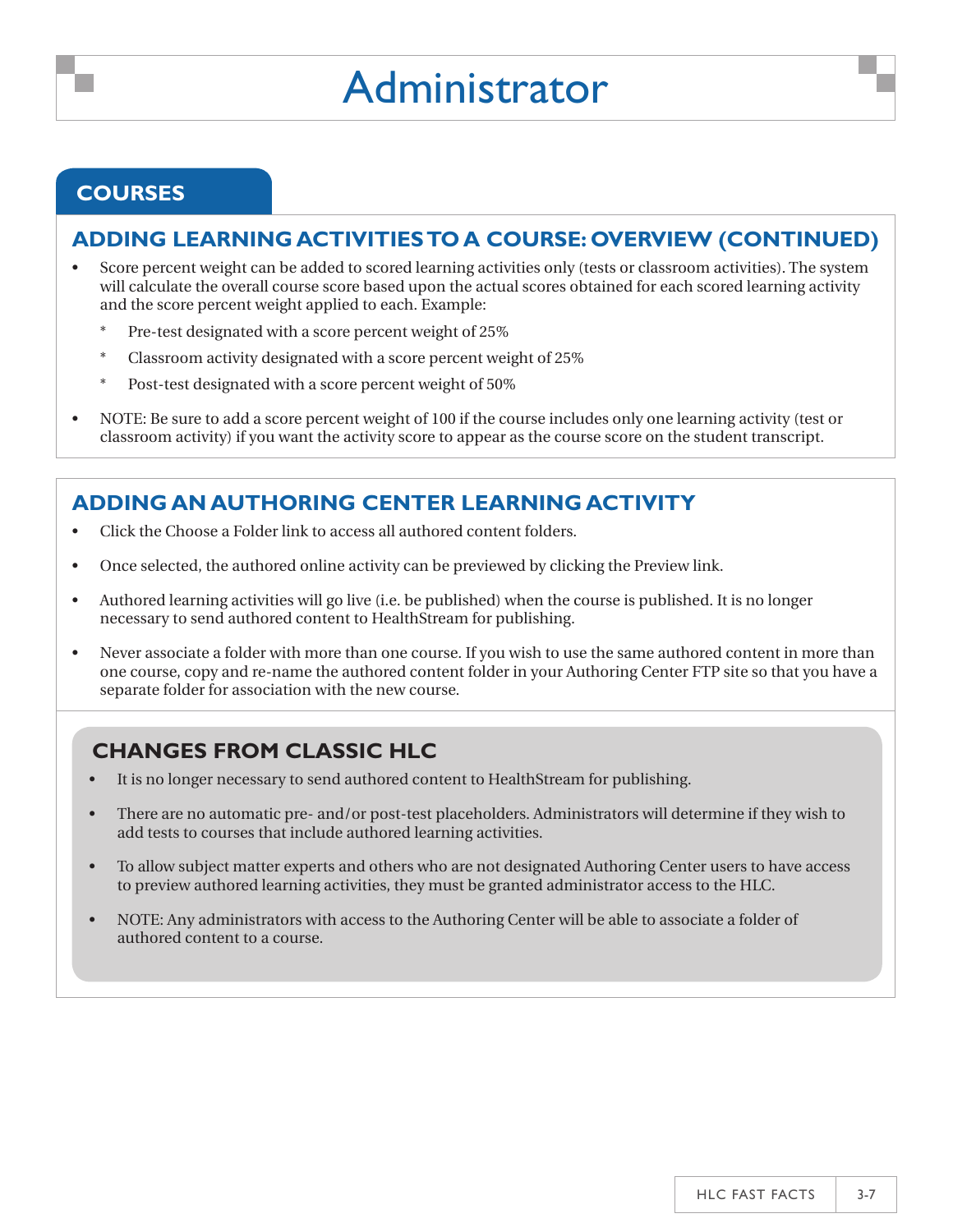#### **courses**

#### **ADDING A TEST**

- Test types are designated by the administrator based upon where they are placed within the course (e.g., pre-test, post-test, quiz). •
- The administrator may check the "Allow this Learning Activity to be overridden" checkbox. By doing so, he/she may grant permission to administrators at designated subsidiary affiliations the ability to edit and deliver the edited test to their students only (See section: Preview/Permissions/Publishing). •
- If a student does not pass a test (marked as Pass Required) in an assigned course within the designated maximum number of attempts, the student will be re-enrolled in the course and must complete all learning activities, even if already completed during the prior enrollment. If the course is not assigned, the student will not be re-enrolled upon failing the course. •
- Single Page option renders the test in a scrolling web page with one question following the next. Multi-page renders each question on a separate screen. Multi-page may be useful when images are placed in test question and answer fields. •
- Display Feedback (test level): Presents the question, the answer the student chose, plus the correct answer and rationale. If unchecked, students will only see the score they earned when they grade a test. •
- Extended Feedback (question level): Presents the question, the answer the student chose, plus all potential answers and rationale. Display Feedback must be checked for Extended Feedback to be activated. •
- Enabling the Pause feature allows students to leave and return to a test. Even if the students time out of the HLC, they can re-enter the test and their prior answers will remain marked. •
- Question Groups allow you to optionally sort questions by content area to ensure a balance of content-related questions. The administrator determines the number of questions from each group to be delivered as part of the test. Students will not see the Question Groups when taking the test. •
- Images can be incorporated into the test question, answer, and rationale text boxes (See section: Other Next Gen HLC) •
- Tests and evaluations created in the HLC can be exported from the HLC (as an XML file) and re-imported for use in the same or another course or shared with other institutions. •

#### **Changes from Classic HLC**

Setting Maximum Test Attempts limits students to the designated number of times they can access the test. •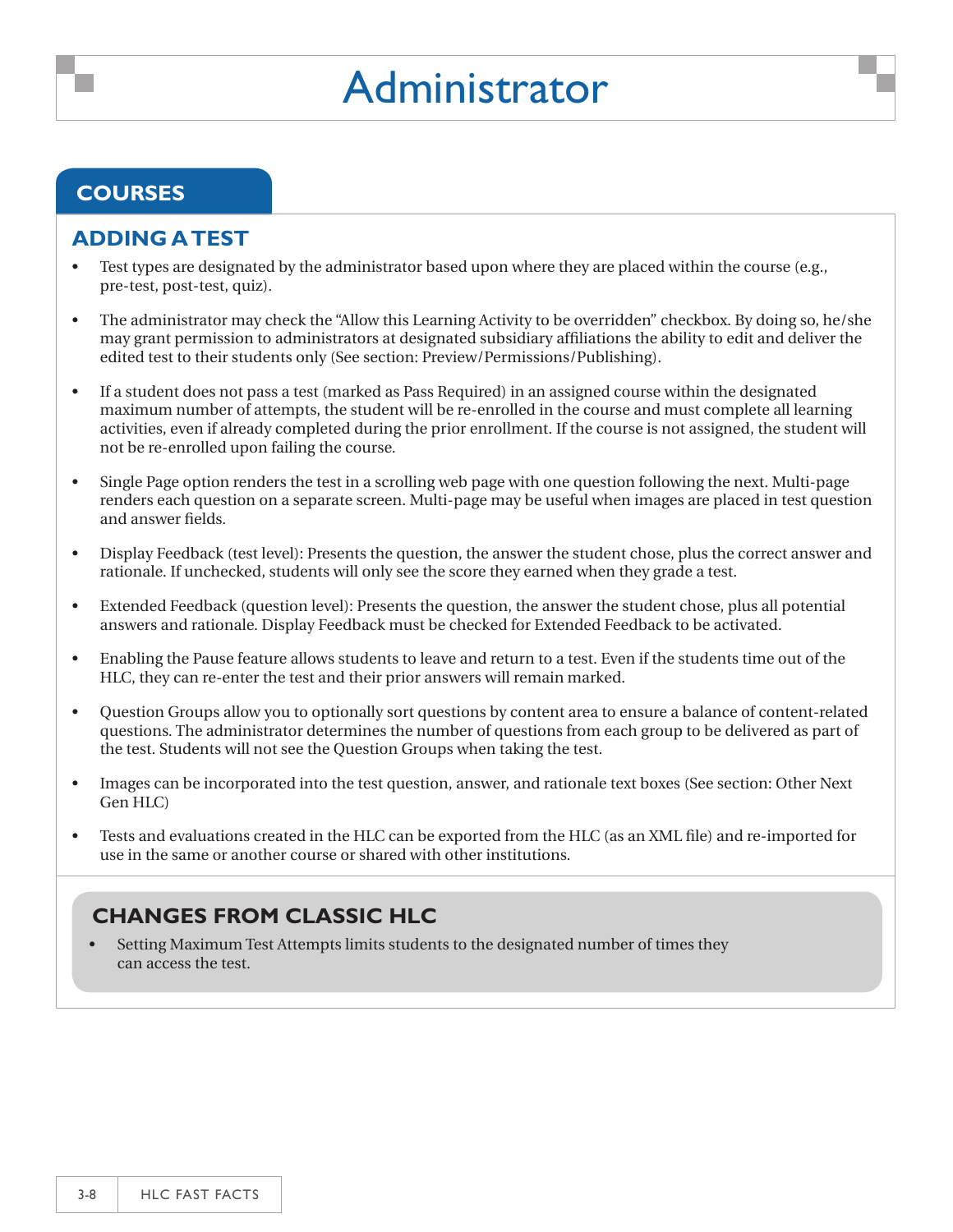#### **courses**

#### **ADDING A CLASSROOM ACTIVITY**

- When adding a classroom activity to a course, you must complete the classroom template. The class or classes cannot be scheduled until the course has been published. •
- If you identify instructors (Add Instructors) on the classroom template and check the "Use Only Qualified Instructors" checkbox, you are limited to only identified instructors when scheduling classes. Left un-checked, you can search for and select other instructors when scheduling classes. •

#### **Changes from Classic HLC**

• All administrators with access rights to schedule classes appear as an instructor in the HLC.

#### **ADDING AN EVALUATION**

- An evaluation can only be marked Not Required or Completion Required. •
- The administrator may check the "Allow this Learning Activity to be overridden" checkbox. By doing so, he/she may grant permission to administrators at designated subsidiary affiliations the ability to edit and deliver the edited evaluation to their students only (See section: Preview/Permissions/Publishing). •
- Evaluation questions can be placed in Question Groups, and group names will appear when the evaluation is rendered. This step is helpful for evaluations covering specific areas such as classroom environment, learning objectives, instructor, etc. •
- Like tests, evaluations created in the HLC can be exported and imported for re-use. •

#### **ADDING COURSE CE CREDIT**

- **Accreditation compliance is the responsibility of the customer organization. Involve those responsible for your CE program management in the use of HLC CE Credit Management tools. There is an administrator role called CE Credit Manager that can be designated for those individuals.**  •
- Prior to adding CE credit to a course you must enter your CE accreditation/approval information into the HLC (See section: CE Credit Management). •
- Click the Add Course CE Credit link and select from the available accredited/approved provider listing. Enter the amount of CE credit to be awarded as well as the initial and expiration date for CE approval. A field for a Course Level Accreditation Statement is available if needed. •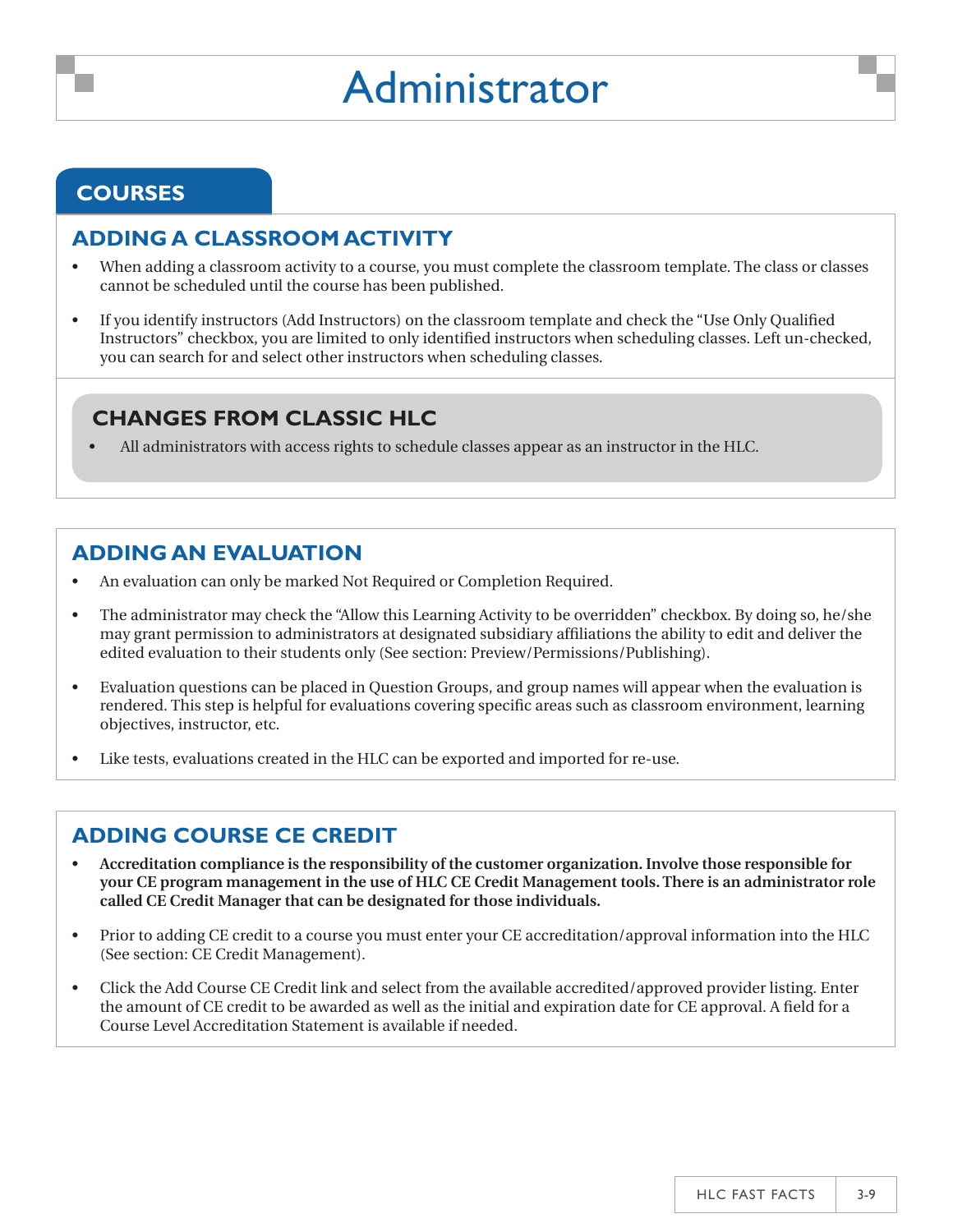#### **courses**

#### **PREVIEWS/PERMISSIONS/PUBLISHING**

- **NOTE: You cannot add, delete, or reorder learning activities once a course has been published.** •
- **If you edit a course, including course properties, CE credit, or any of the learning activities within the course, the course must be re-published to update the course in the HLC.** •
- Click the Preview link at the top of the screen prior to course publishing to view the course details as they will appear to students. •
- To rearrange course learning activities prior to publishing, drag and drop them into place from the course navigation tree on the left-hand side of the screen. •
- If you allowed override for any learning activities, select the subsidiary affiliations you wish to allow override by clicking the Permissions link. •
- Quick Publish: Be sure to review the available checkboxes prior to publishing. •
- Advanced Publish: Allows you to select subsidiary affiliations (specific institutions, departments, etc.) to which to publish the course, and also allows you to edit publishing options for each selected affiliation. •
- By choosing to add a course to the Courseware Exchange, the online activities, tests, and evaluations will be included in the shared course. Classroom activities are not. •

#### **CATEGORY MANAGEMENT**

- Categories are used to organize your course library and to provide an additional search mechanism for students and administrators. •
- By default, only enterprise administrators can add or manage categories. •
- Always click the Expand Categories button after adding, editing or deleting a category. •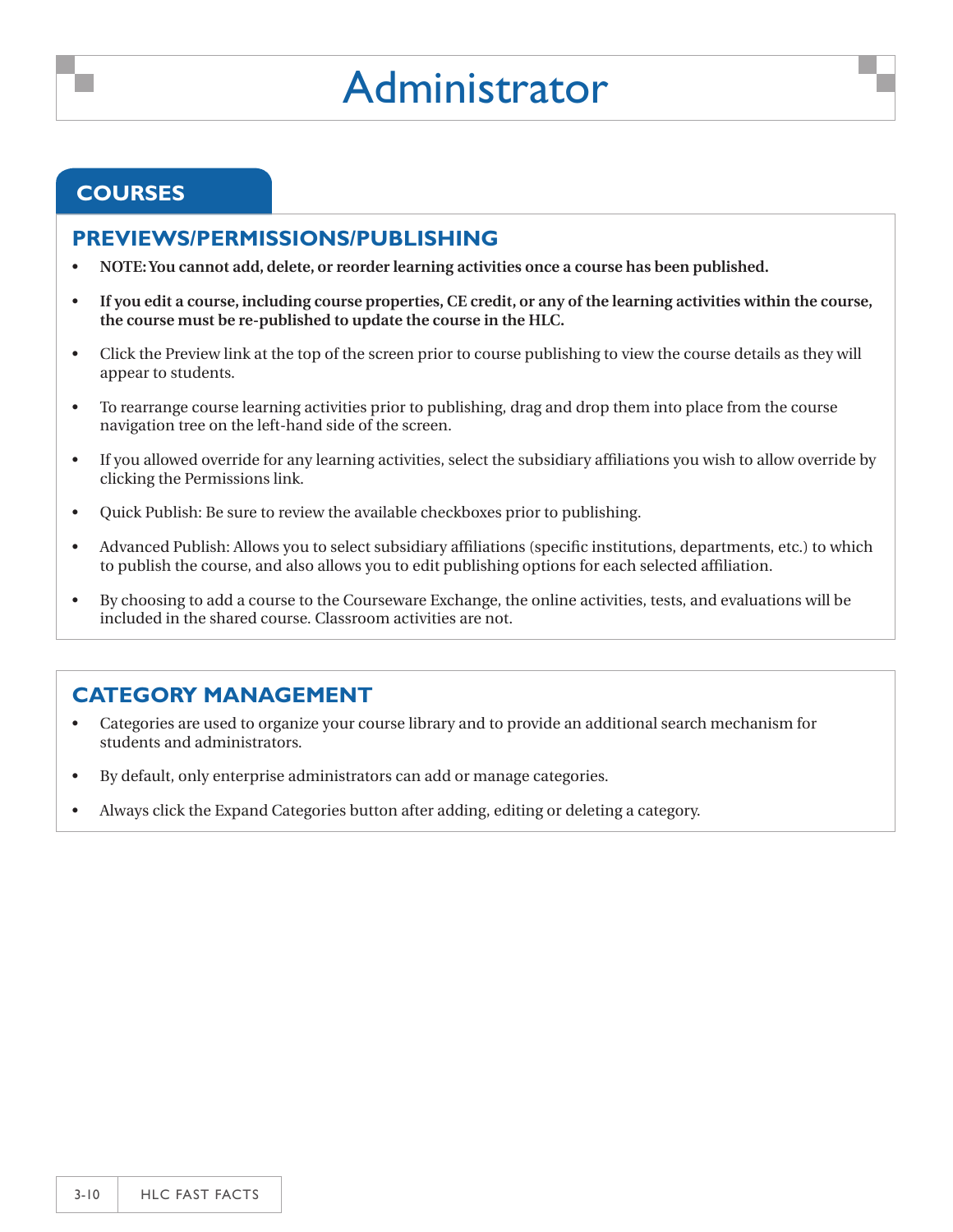#### **courses**

#### **COURSE VERSIONING**

- You may choose to create a new course version, or create a new course when you need to: •
	- Add or delete a learning activity \*
	- Rearrange learning activities \*
	- Make significant changes to a learning activity, such as extensive edits to a test or authored content \*
	- Make changes to CE credit associated with a course. \*
- Consider the following when determining if course versioning or creating a new course is most appropriate: •
	- Reporting on a course spans all course versions. If you need to report on a course version separately from the previous version or versions, create a new course. The system will view the new course as separate and distinct from other course versions. \*
	- When a course is versioned: \*
		- Any authored learning activities are copied in the authoring directory and associated with the new course version. Be sure when editing authored activities in Contribute you select the correct version. –
		- Test Question Analysis, Test Scores and other Test Reports are reset to 0. However, report data for the previous versions are preserved, and reports can be generated for previous course versions. –
		- CE credit attached to the previous version is transferred to the new course version. Follow accreditation/approval guidelines to ensure appropriate CE credit issuance. –
	- Course versioning does not affect assignments or exemptions. \*
- If you choose to version a course, consider the implications of the Un-enroll and Re-enroll selection when the new version is published. •
- If you check the Un-enroll and Re-enroll Students from this Version of the Course checkbox, students who have not yet completed the course: •
	- Are un-enrolled and re-enrolled into the new course version \*
	- Are dropped from any classes in which they were previously registered \*
	- Must complete all learning activities within the course from the beginning \*
	- Are able to register or be registered (by an administrator) for classes associated with the new course version only. \*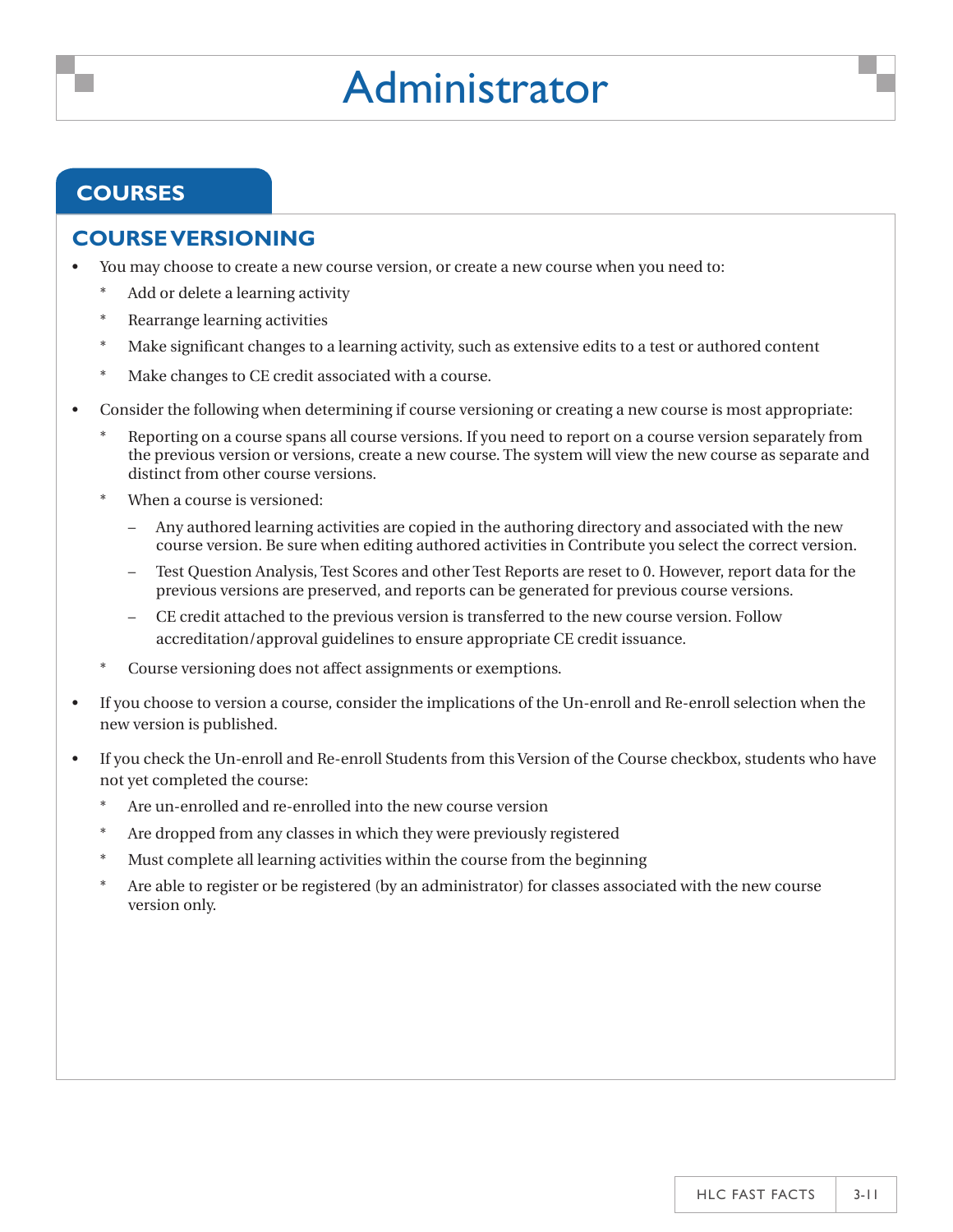#### **courses**

#### **COURSE VERSIONING (continued)**

- If you check the Un-enroll and Re-enroll Students from this Version of the Course checkbox, administrators: •
	- Will no longer be able to register students for upcoming classes in the previous course version \*
	- Will be able to manage prior classes associated with the previous course version \*
	- Will not be able to assign the previous course version. \*
- If the Un-enroll and Re-enroll Students from this Version of the Course checkbox remains un-checked, students who have not yet completed the course: •
	- Will remain in the previous version (whether they were assigned, enrolled in or elected the previous course version) \*
	- Will remain in any classes in which they are registered \*
	- Can choose to drop a class registration, but can only re-register for classes associated with the course version they are currently in (i.e. the previous course version). \*
- If the Un-enroll and Re-enroll Students from this Version of the Course checkbox remains un-checked, administrators: •
	- Cannot register students for classes associated with the previous version (except for any students who are still enrolled in the previous version) \*
	- Cannot schedule new classes for the previous version \*
	- Cannot assign the previous version of the course. \*
- When a course is published that has two or more versions, only the published version is the active version. The active version of the course is •
	- Available for assignments (but doesn't require existing assignments to be updated) \*
	- Available in the student's course catalog \*
- If it is important to allow students to be able to choose which version to complete, or for administrators to choose which version to assign, consider creating a new course instead of a new version. •
- Reports include completions for all versions of the course, though versions are not itemized. If it is important to make that distinction, consider creating a new course instead of a new version. •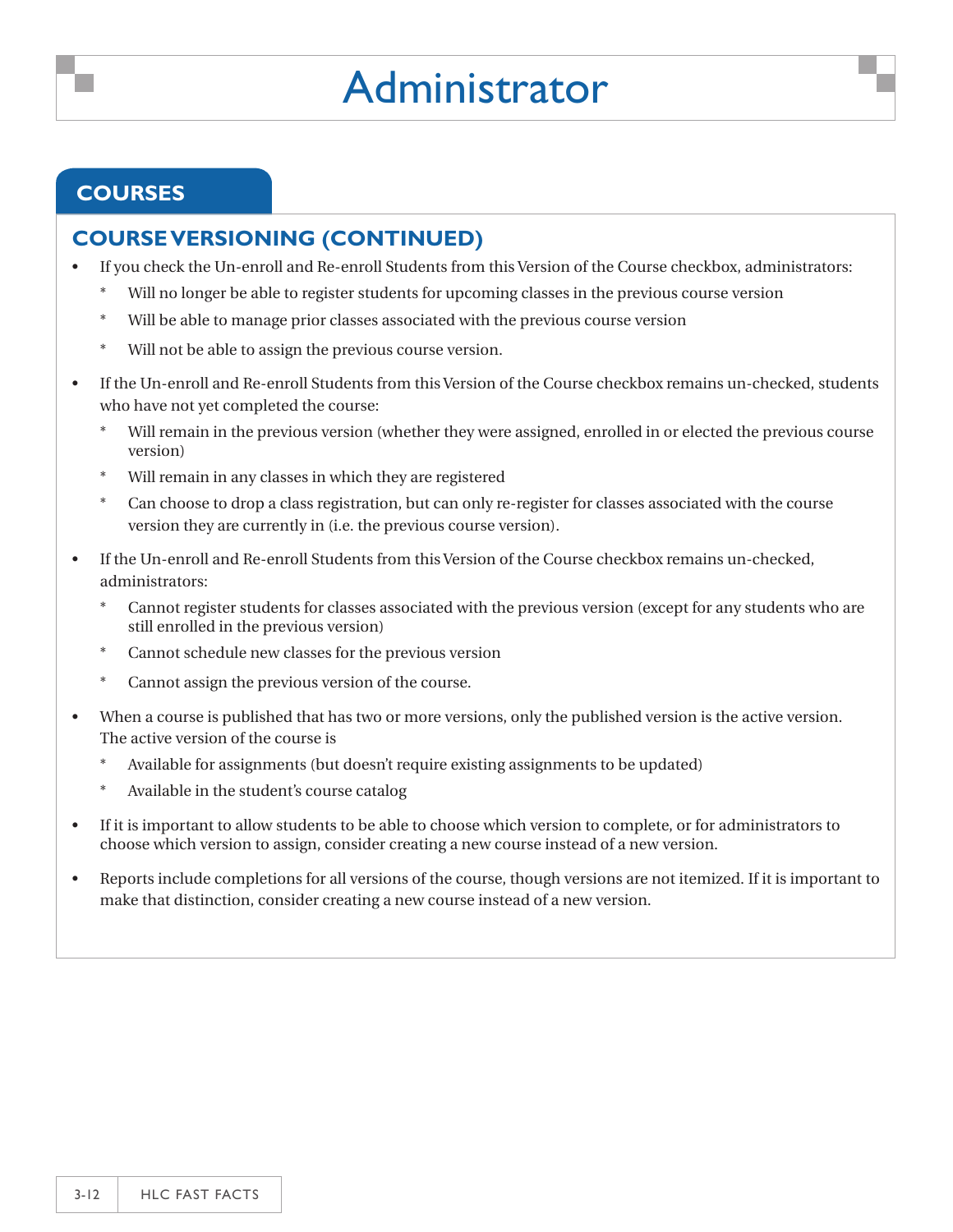#### **courses**

#### **ANNOTATIONS MANAGEMENT**

- Annotations can be added to screens on HealthStream regulatory courses. •
- Annotations can include images (See section: Other Next Gen HLC). •
- Multiple annotations on a single screen will appear in a single annotation window. •

#### **CE CREDIT MANAGEMENT**

- **Accreditation compliance is the responsibility of the customer organization. Involve those responsible for your CE program management in the use of HLC CE Credit Management tools. There is an administrator role called CE Credit Manager that can be designated for those individuals.** •
- Certificate Templates can include "code snippets" or placeholders that draw text from other fields within the HLC when a certificate is generated for course completion (e.g. Student Name, Course Name, Accreditation/ Approval Statement). **Certificates are dynamic. Any changes made to the certificate template, or elsewhere in the HLC from which data are drawn to populate a code snippet, will change the certificate wherever it resides (e.g. student transcript).** To preserve a previously-issued certificate, create new versions of each CE credit component, either version the previous courses to which the CE was attached or create new courses, activate the new or versioned courses, and inactivate the previous courses. •
- Enter CE credit information into the system in the following order: •
	- Add Certificate Template. \*
	- Add Course Provider. \*
	- Add Accrediting/Approving Body. \*
	- Add Accredited/Approved Provider by linking the above three items. \*
- For detailed information about CE Credit Management, reference the CE Credit Management Functionality document in the HLC Help. •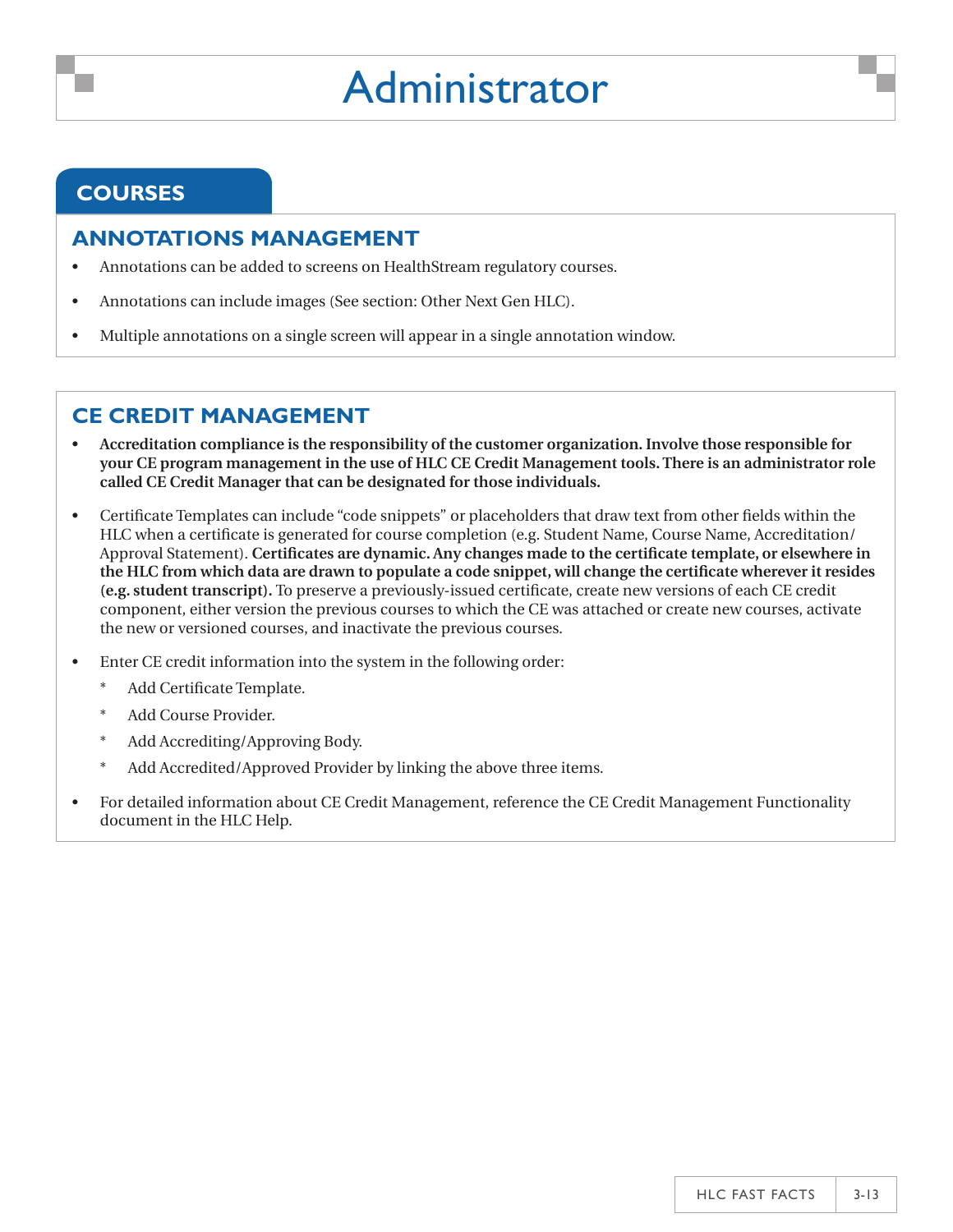#### **education**

#### **ASSIGNMENTS OVERVIEW**

- **There are several new assignment rules that have been applied to Next Gen HLC, including how the use of an Active Date on the student record can change student assignments. See Appendix 1 for important information about assignment rules and the use of active dates.**  •
- There is a new Start Date field that allows you to set an assignment to begin (i.e. become visible on the student's My Courses screen) on a prescribed date. It defaults to tomorrow's date but it can be set to today's date. •
- Once the Start Date of an assignment arrives, the assignment timing (except End Date) is locked down and cannot be edited. •
- There is an optional End Date field that allows you to end an assignment while preserving the assignment information for historical purposes (and to preserve assignment-related reports). •
- Individual assignments can be deleted at any time. •
- The Assignment Completion Report Schedulable, the Assignment Completion Report Drill-Through, as well as the Delinquent/Past Due Reports (schedulable and drill-through) are based on assignment data. •
- For additional information, see Appendix 2: Understanding Grace Periods and Appendix 3: Student Status Definitions. •

#### **Changes from Classic HLC**

- Individual and Group Assignments are available in Next Gen HLC. Bulk Individual Assignments have been replaced by creating Student Groups and then creating Group Assignments. This process allows for archival and retrieval of assignment data at any time. •
- Group Assignments are created using Student Groups. There is no longer a Search Criteria option when creating a Group Assignment. You can easily select an existing - or create a new - Student Group when creating a Group Assignment. •

#### **CLASS MANAGEMENT**

- To deliver a class in the HLC, you must have a course with a classroom learning activity, which allows you to search for the course and add classes. •
- Class Management definitions: •
	- Enroll: Placing a student in a course. \*
	- Register: Placing a student in a class. By registering a student for a class, an administrator automatically enrolls the student in the course. \*
	- Un-enroll: Removing a student from a course. \*
	- Drop: Removing a student from a class. This action does not un-enroll a student from the course. \*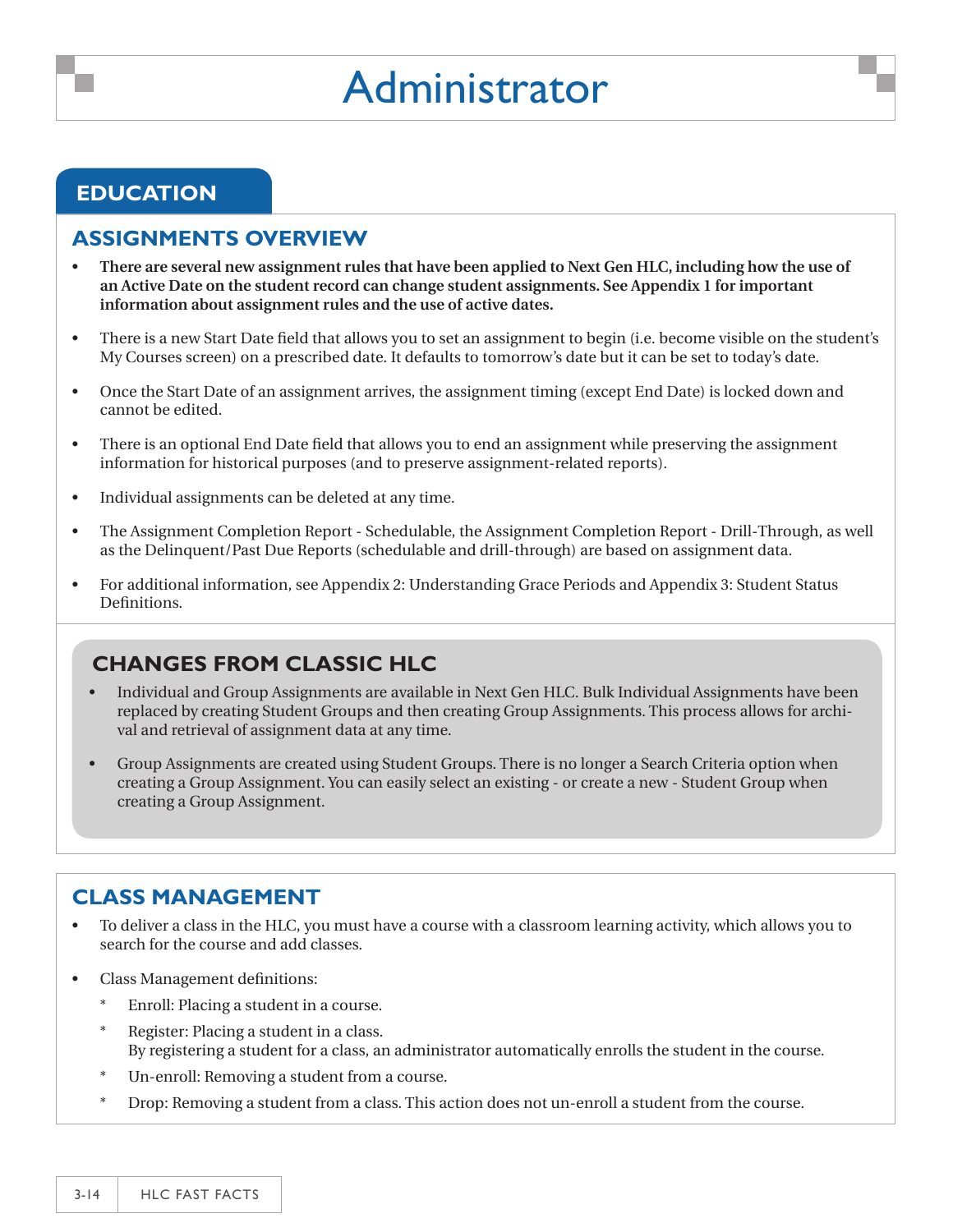#### **education**

#### **CLASS MANAGEMENT (continued)**

- You cannot schedule classes until the course is published. •
- To schedule a class, you must first search for the course using Add a Class. •
- When adding more than one class for a single learning activity (e.g. the class is repeated every Friday for four weeks) you can: •
	- Add and save the first class, \*
	- Copy that class (all information except registered students are copied), \*
	- Edit information such as date/time/location (i.e. resources) and Update, \*
	- Save the new class, \*
	- Repeat the copy/edit/update/save procedure for each class. \*
- Sessions are part of a single class. For example, a class may be held across two days. Therefore, it will have two sessions. Attendance at both sessions is required for the student to complete the class. ALL REGISTRATION, ATTENDANCE, AND GRADING occurs at the class level, not per individual session. •
- When registering multiple students for a class, the first set of registrations will appear in alphabetical order. If a wait-list is available, the first students registered (in alpha order) up to the maximum class capacity will appear on the active roster. The remainder will appear on the wait-list. •
- When students self-register, they too appear in alphabetical order until the class is full. Wait-listed students, if permitted, are added to the class in the order of when they were added to the wait-list, not by last name. •
- Students can be registered after a class occurs (e.g. walk-ins). •
- The Grade link appears after the scheduled class start time for the class date has arrived. •
- Administrators can manage a wait-list using the Drop and Force features. Forcing more students onto an active roster than the designated maximum class size indicates permanently increases the maximum class size. •
- A student can be dropped from a class (either before or after the class has been graded) by using the Drop from Class button on the Class Registration page. Students who are dropped from a class are still enrolled in the course and can be registered for another class in that course. •
- If you wish to drop a student from a class and un-enroll him/her from the course, click the Drop and Un-enroll From Course button. The student will be dropped from the class, and the course will be removed from the My Courses screen. If the student received this course in an assignment, clicking the Drop and Un-enroll From Course button will result in the course remaining on the My Courses tab; however, the student would have to repeat any previously completed learning activities and would need to register—or be registered—for another class to complete the classroom activity. •
- If the student has already been graded for the class and successfully completed the entire course prior to being dropped from a class in either situation above, the course completion will be removed from the student's transcript. •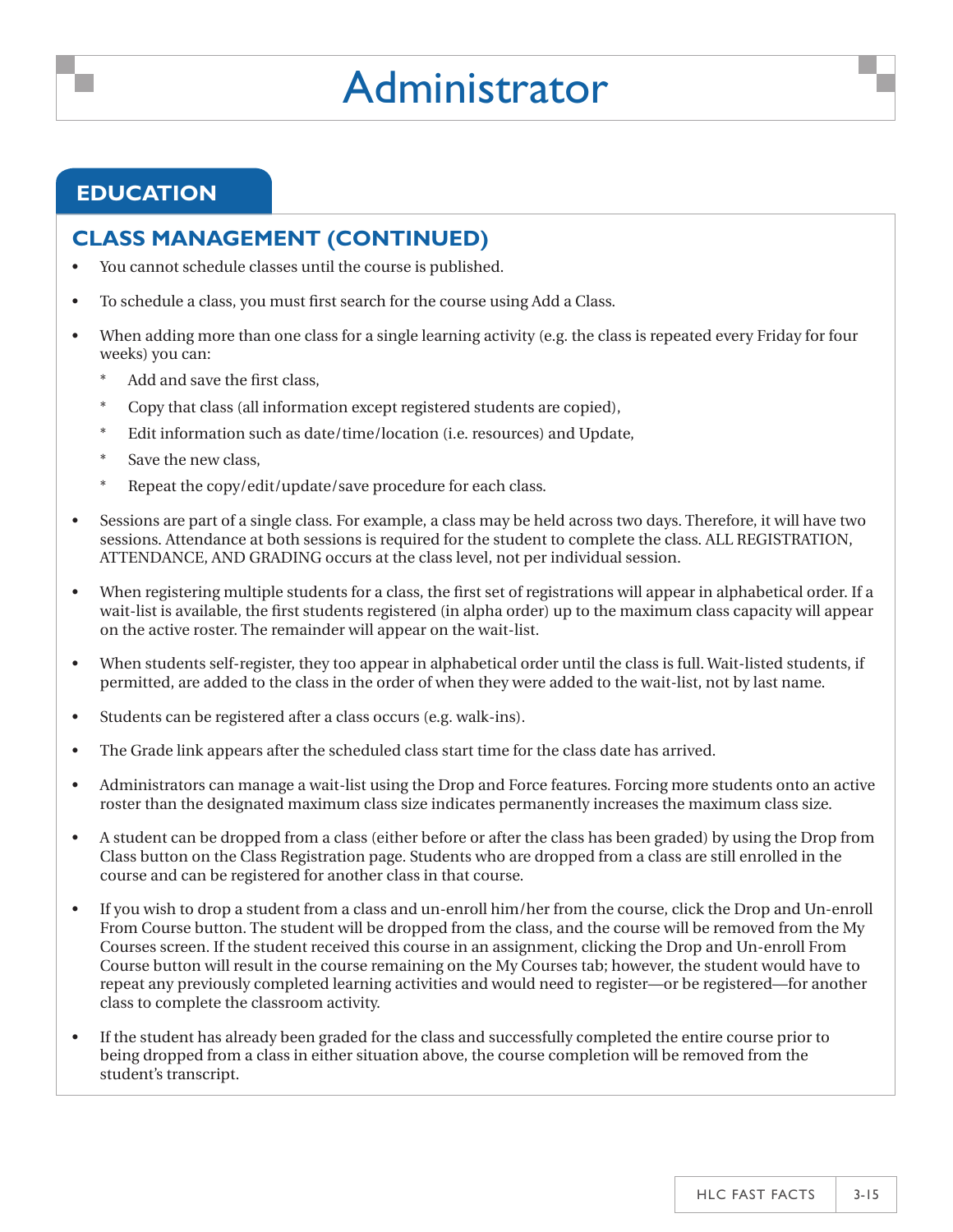#### **education**

#### **LEARNING EVENTS**

- If a learning event satisfies an HLC course, by default it will not automatically generate any associated CE credit that was attached to the course. This process can be changed by checking the "Allow this accreditation to be used for Learning Events" checkbox on the associated Accredited/Approved Provider screen. **Only check this box if compliant with accrediting/approving body guidelines.** •
- Learning events that satisfy an HLC course listed on the student's My Courses screen will satisfy all current assigned course instances that are due after the learning event completion date. •
- Learning events can be added for education outside the HLC or outside the institution (e.g. workshop or conference) and will appear on the student's transcript. •
- CE credit earned at an outside learning event can be added to the transcript by setting up a Learning Event Accredited Provider (see the CE Credit Management Functionality document in the HLC Help system). NOTE: Credit added to the student transcript from an outside source will not be differentiated from credit earned in-house. •

#### **Changes from Classic HLC**

• Learning Events were previously called Activities in Classic HLC.

#### **reports**

- Request Manager provides a repository within the HLC for requested and scheduled reports and other system tasks (e.g. course publishing). •
- Reports open in a secondary window, which allows you to switch back to the Configuration screen and change criteria quickly for a new or alternate view of the report. •

- Note: For detailed information on Next Generation Reports, see Appendix 4. •
- The Assignment Completion Schedulable and Drill-through Reports: •
	- Are based upon Due Date range, not Completion Date range as in Classic HLC. \*
	- Report on course completions (not a specific assignment). The assignment(s) to which the courses are associated can be used as a short-cut for adding criteria to the report. \*
	- Report on assigned courses only, not elective or enrolled courses. \*
- The Delinquent/Past Due Schedulable and Drill-through Reports are based upon assignment data and use Due Date range. •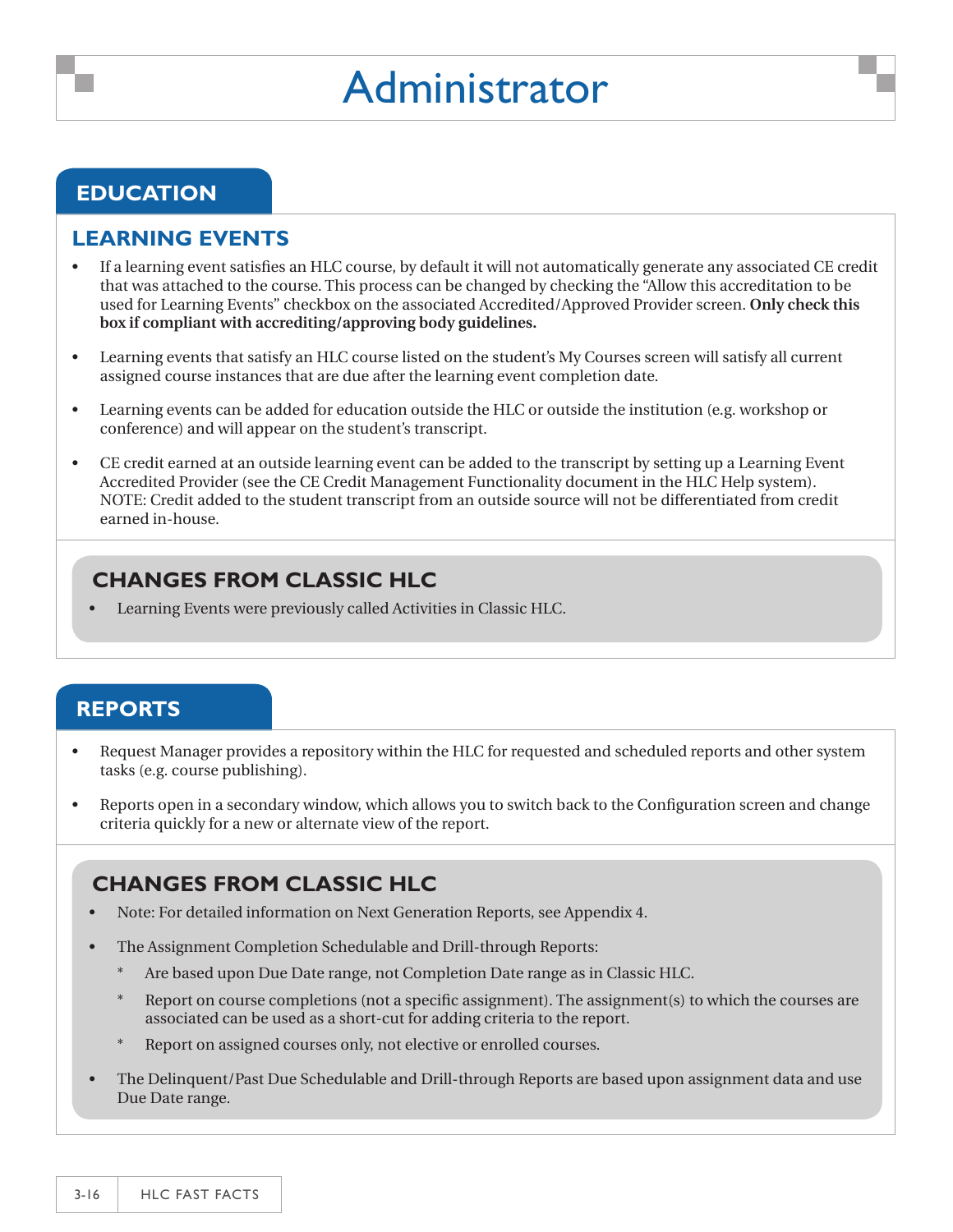#### **tools**

- Building Resource Types are added at the enterprise level by default. •
- Building Resource Types are broad categories of resources used for classroom activities. Examples include: •
	- Rooms \*
	- Audio-Visual Equipment \*
	- CPR Equipment \*
	- Computer Lab Equipment \*
- You must add buildings, and then add your resources, categorizing them into one of the Resource Types that are available within your system. •
- Depending upon your Internet settings, students may need to copy and paste the map URL added to building information into a new browser window address bar. •
- Add and manage Departments and Job Titles manually only when necessary. The preferred data entry method is via the data import file. •
- Although Department Name and Code are marked as required fields, the system will accept either/or/or both. •
- When entering a Job Title, add the name, code or both. •
- Administrators should have a process by which someone is designated to check uncategorized job titles routinely (e.g. weekly) and map them to a standard HLC Job Category. •

#### **services**

- **Online Help is available from any screen within the HLC by clicking the Help link in the upper right-hand corner, or from the Search Online Help link on the Services screen. Keyboard Shortcut: Alt-H.** •
- Printable User Guides are PDF Help articles that include screen shots. They are also available from the Services tab. •
- The Idea Box link launches a Zoomerang survey, allowing you to provide feedback and enhancement requests electronically to the HealthStream Release Planning Group. •
- The Customer Community link provides instant access to the online discussion forums for HLC administrators. •

#### **My Profile**

- If an administrator enters data into the Business Address and Phone fields, and that administrator is scheduled as an instructor for a classroom activity, students will be able to view the business address and phone information. •
- If an administrator enters data into the Instructor Resume fields, and that administrator is scheduled as an instructor for a classroom activity, students will be able to view the instructor resume information. •
- A link to the HLC browser check is available from the My Profile tab: Check System Requirements. Once the browser check is run the link disappears. •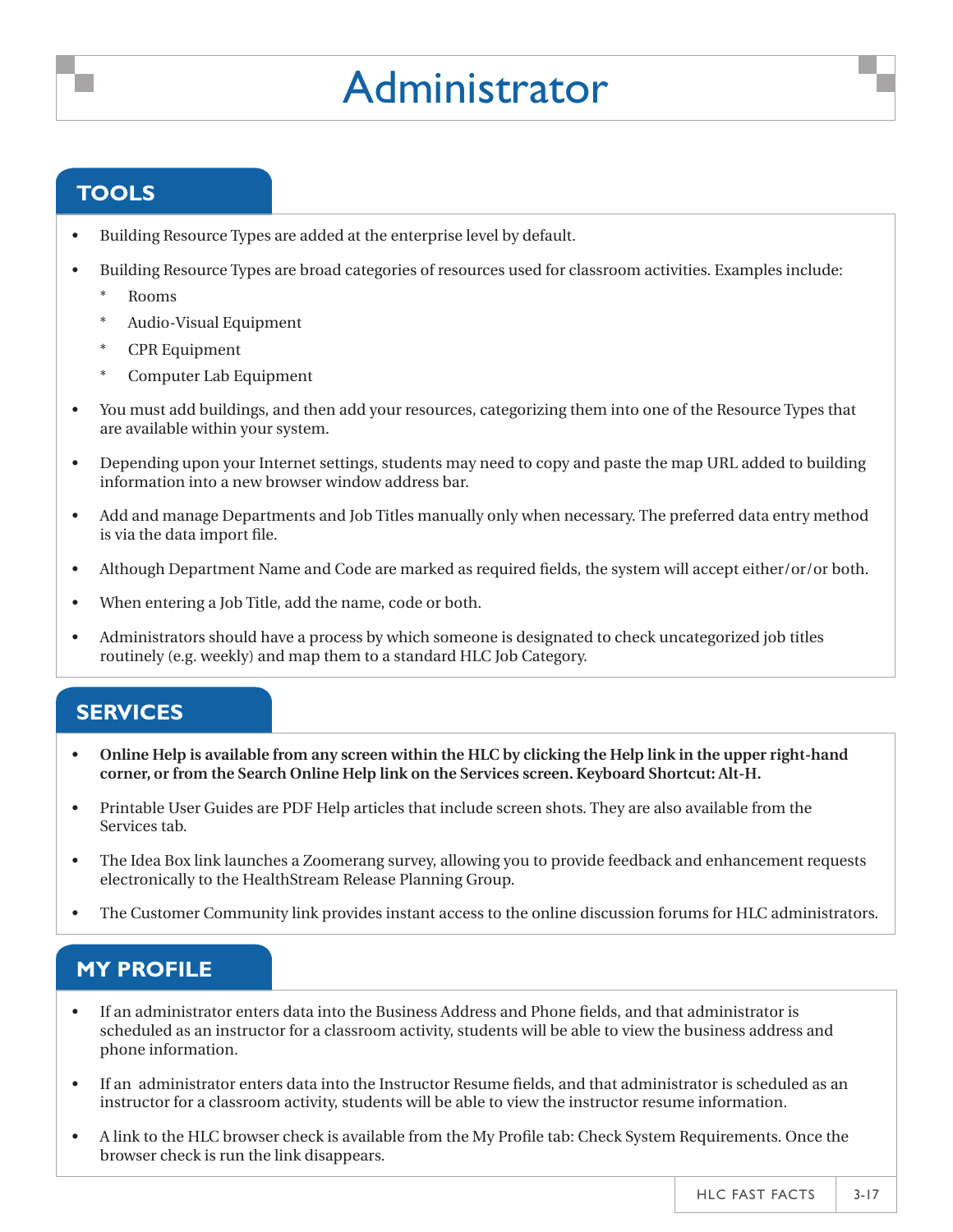### Additional Fast Facts

#### **additional capabilities**

- Numerous keyboard shortcuts are available for navigating the Next Gen HLC. For a listing of keyboard shortcuts, see the HLC Help system. **Most popular: End Key to scroll immediately to the bottom of the page.** •
- A User Support message can be crafted to appear at the bottom of the HLC screens directing your students to the appropriate internal resource for assistance in using the platform. •
- An optional Highlights screen can be enabled by Customer Service, allowing you to post messages to all students or all administrators when they log into the Next Gen HLC. •
- Onscreen text viewing size can be adjusted by going to the View button at the top-left menu bar, selecting Text Size and then selecting the desired size from the drop-down menu. If you have a scroll-wheel mouse, you can also hold the Ctrl key with one hand and scroll with the other to change text size. •
- The Discuss link (upper right-hand corner) is another access point to the Customer Community. •
- Images can be incorporated into any screen created in a WYSIWYG ("what you see is what you get") editing field such as test and evaluation questions, answers, rationales, as well as certificates and annotations. Images can be added using a drag & drop or copy/paste. NOTE: Images must be stored on the Internet, such as on the customer's web server. At this time, they cannot be stored in an Authoring Center account. The following image file types can be used: •
	- JPG \*
	- **GIF** \*
	- GIF animations NOTE: Only the first frame of the animation file will appear in printed reports and certificates. \*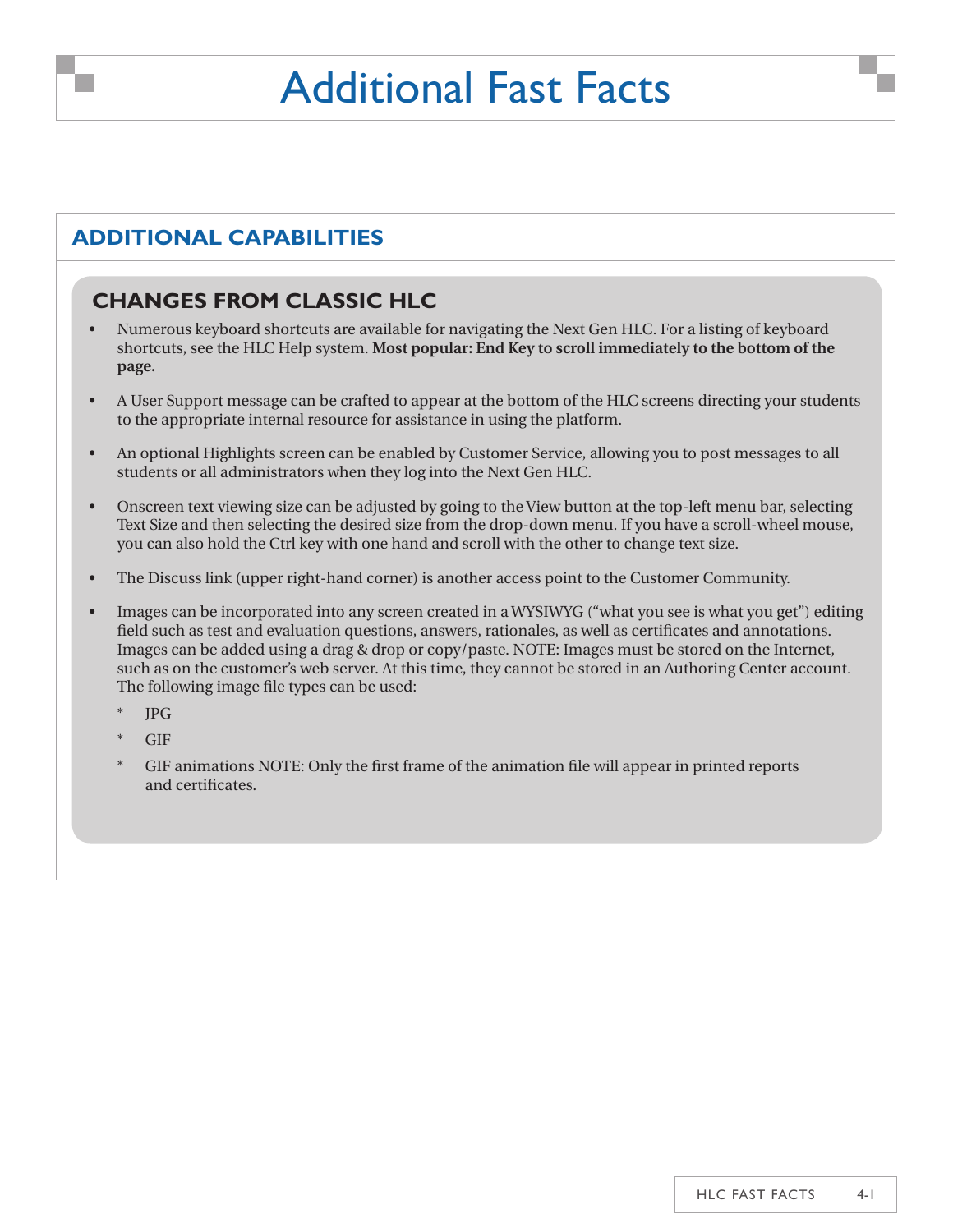### Additional Fast Facts

#### **authoring center**

- Customers will continue to access and utilize Contribute or other authoring tools outside the HLC to develop authored online activities. •
- The FTP (for editing folder names, deleting folders, or deleting pages) is accessible through the HLC Courses tab. •
- The Courseware Exchange link that is accessible from the Courses tab, allows administrators to access customer-shared courses that have been added to the exchange in Next Gen HLC. Those shared courses include authored activities, as well as any tests and/or evaluations associated with the course. •
- Authored content that was added to the Courseware Exchange in Classic HLC, as well as HealthStream regulatory course content, is accessible via the FTP Connection, and must be copied and pasted into your organization's authoring account for editing and use. Those assets do not include tests or evaluations. •
- The Pro Resource Center (A.D.A.M. Library) is accessible through the HLC Courses tab for Authoring Pro customers. •
- Authored activities "go live" as soon as the course is published within the HLC. Subsequent edits require a re-publish of the course(s) containing the authored activity and may take up to 24 hours to re-set. •

- Authored activities are published by the HLC administrator as a learning activity within an HLC course. Authored activities no longer require separate submission to HealthStream for publishing. The content is immediately available for use in developing courses. •
- Because administrators publish their own authored activities, there are no longer pre-test and post-test placeholder questions attached to the activity. Administrators can add tests, evaluations, and other activities to a course containing an authored activity. •
- Previewing an authored activity requires administrative access to the Course Management feature of the HLC. Administrators can preview the content alone using the Preview link when the authored activity is selected, or the Preview icon in Course Builder to view the entire course. •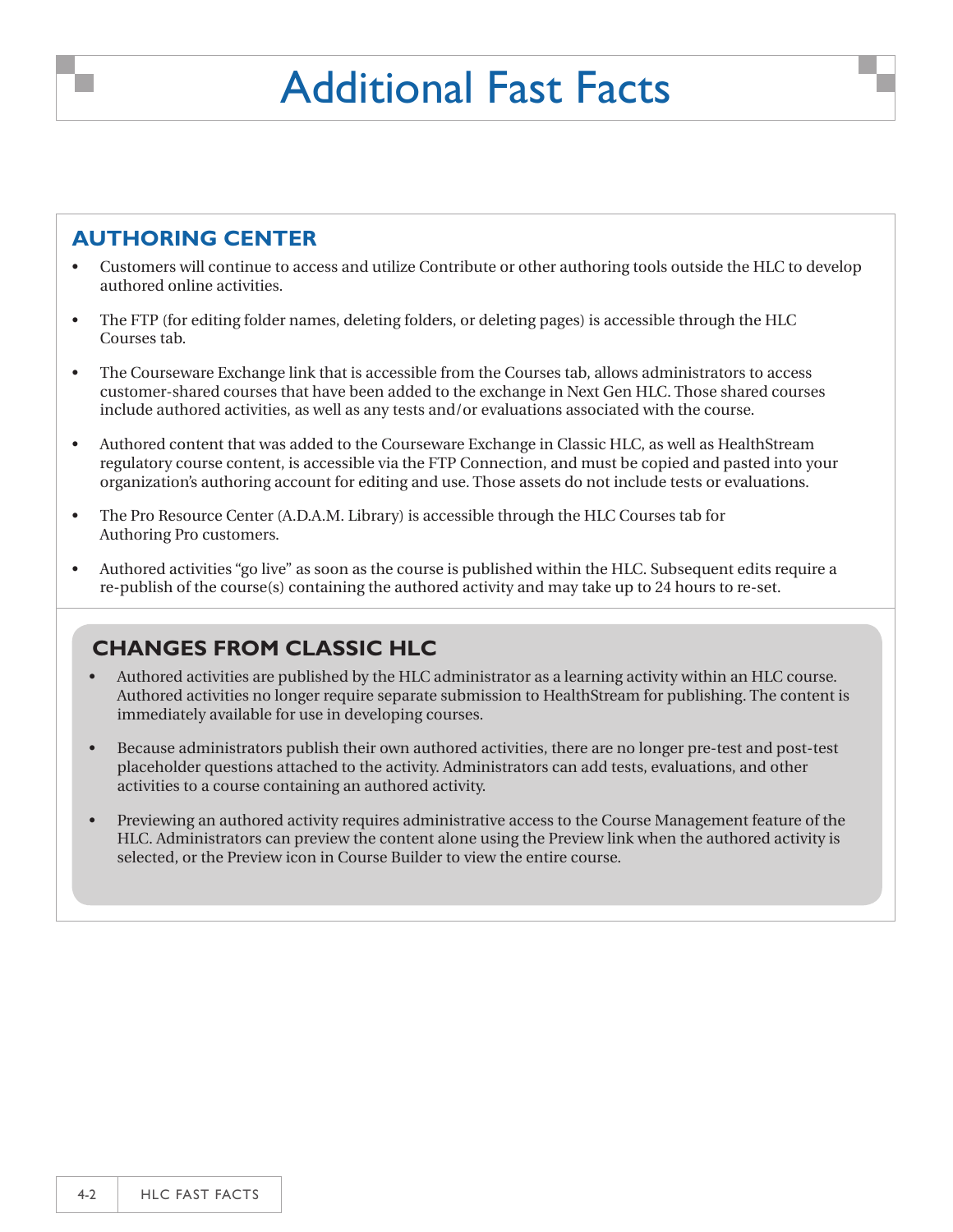#### New Assignment Rules

#### **The changes detailed belowaffect customers**

- Utilizing recurring assignments •
- Modifying individual students' active date fields •

#### **Effective Date for Recurring Assignments**

- The effective date of a recurring assignment cannot be backdated further than the length of the recurrence period less one day from the initial due date (e.g. two-year assignments cannot be backdated more than 729 days, and a one-year assignment cannot be backdated more than 364 days). •
- Note for customers transitioned from the Classic HLC: This rule change resulted in a re-calculation of due dates for improved accuracy. For existing assignments, the application of the new effective date rule impacted the calculation of the effective date. The actual effective date shown on the applicable assignment record continues to reflect the date originally entered for the assignment. •

#### **Course Completions for All Recurring Assignments**

- To ensure that the system utilizes the most recent course completion when calculating the next assignment recurrence: •
	- When there is more than one course completion within the same assignment period, the system utilizes the most recent completion to satisfy the assignment due date of the course. \*
- This rule causes the system to recognize the most current completion date relevant to the due date. •
- Note for customers transitioned from the Classic HLC: This rule change results in the system utilizing the most recent completion date to more accurately calculate upcoming due dates for recurring assignments. •

#### **Recurring Assignmentswith Fixed Due Dates**

- The Next Generation HLC utilizes the designated month, day, and year to calculate the initial due date of an assignment. •
- Note to customers transitioned from the Classic HLC: This change results in the system accurately displaying the initial due date on the student's My Courses page with the intended due date (month/day/year) as indicated by the administrator within the assignment editor. •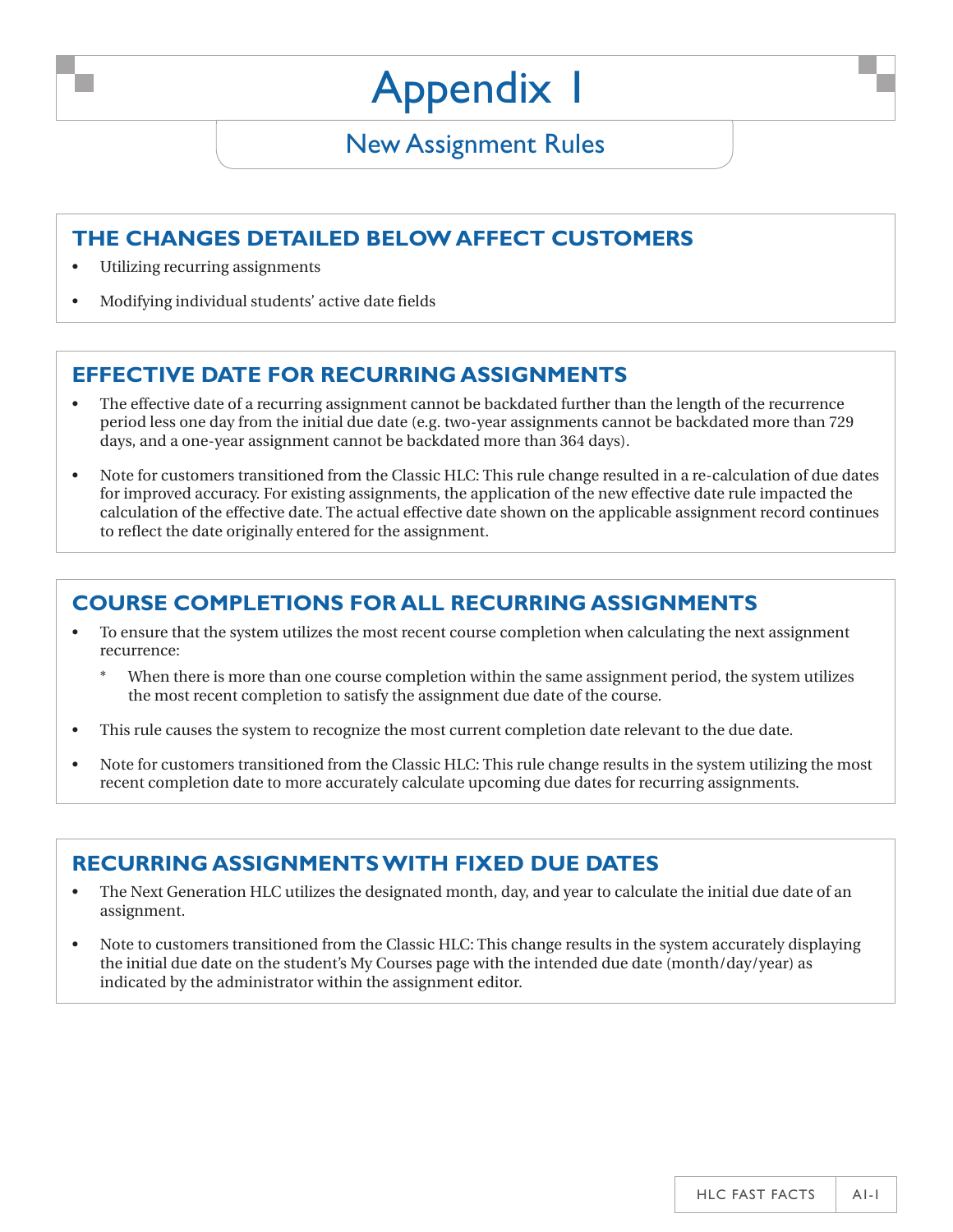#### New Assignment Rules

#### **Active Date**

- With the implementation of the Next Generation HLC, an Active Date field—defaulted to the student's hire/re-hire date—was added to each student's general information screen. The purpose of the active date is to provide a mechanism by which a student's assignments may be re-set based upon a date (e.g. if a student returns from a Leave of Absence (LOA)). The active date may be utilized to track student status changes including department changes, job title changes, or returns from LOA. It is important to note that all assignment due dates are re-calculated when the active date is changed. Additionally, the active date is currently not imported via the data import file, but it can be changed manually on the student's record by an administrator. •
- New assignment due dates are calculated when the student's designated active date is changed to a date subsequent to the student's hire/re-hire date and there are past due assignments on students' My Courses pages. •
- If the active date is edited for a student record, all assignments will be adjusted based upon the newly entered active date. This action prevents students with status changes (e.g. transferring to a new department) from becoming immediately delinquent. Past due assignments from a one-time assignment with a fixed due date are removed from the student's My Courses screen. All other assignment due dates are recalculated, and assignments considered past due prior to the edit of the active date will display newly calculated due dates that are subsequent to the active date. •
- Note: The active date must be equal to or greater (i.e. more recent) than the hire/re-hire date. When a student record is imported, the active date is defaulted to the hire/re-hire date. If a subsequent import is received for the same student reflecting a new hire/re-hire date, the active date will be defaulted to that date. •
- Any subsequent import that includes a hire/re-hire date will cause the system to overwrite the manually-changed active date to match the imported hire/re-hire date. •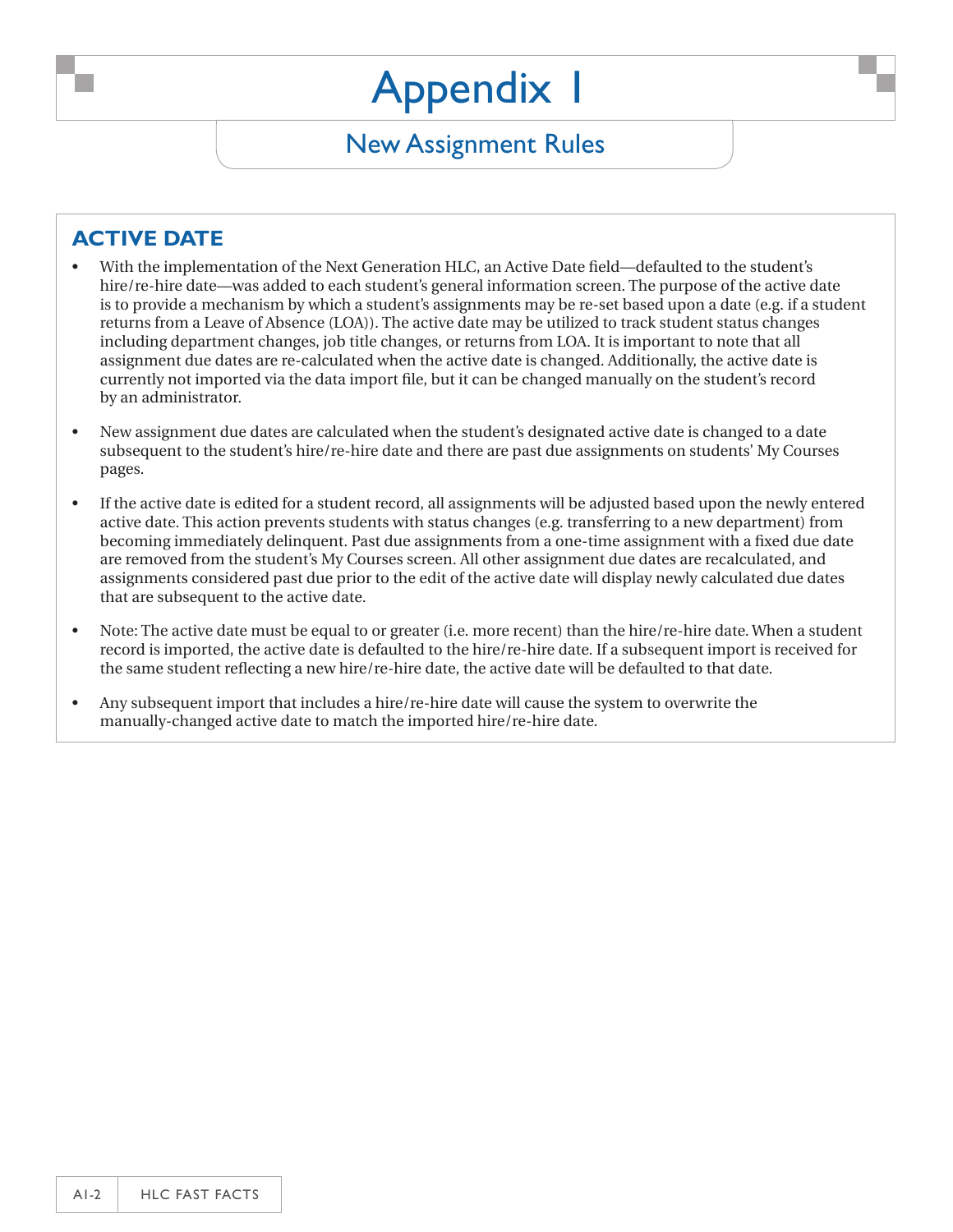### Understanding Assignment Grace Periods

#### **Introduction**

Assignments in the HLC have either an explicit or implied Grace Period, depending on the assignment type and settings. These grace periods impact what appears for student status on reports as well as what students experience on the My Courses tab.

Additionally, administrators have the option of adding an End Date to both one-time and recurring assignments. Once an assignment end date arrives, the assigned courses that have not been completed are removed from the My Courses screen and the student is marked Delinquent.

#### **One-Time Assignments**

For all one-time assignments, there is always an implied grace period. The assigned courses remain on the student's My Courses page until completed, unless removed by the administrator through exemption or assignment editing. There is no explicit grace period parameter. An implied grace period is open-ended and terminated by the end date, if used (See below). One-time assignments present one instance of the course(s), thus there is no "next Due Date" factor (as there is in recurring assignments).

**Rule 1:** Any student who misses the due date becomes Past Due for that course until completed.

**Rule 2:** Any student who completes a course after the due date for that course becomes Completed Late.

**RULE 3:** When an End Date is applied to a one-time assignment, the implied grace period between the due date and the end date becomes a defined grace period. A student completing a course after the due date but prior to the end date becomes Completed Late. Any student who does not complete courses prior to the end date is marked Delinquent. The assigned courses are then removed from the My Courses page. There is no notation on the My Courses screen to inform students of the length of the grace period. Students will see the course due date in red until the implied grace period passes.

#### **Recurring Assignments**

Recurring assignments create successive occurrences of an assigned course, called 'instances.' There are two different recurring assignment Due Date options:

- Next Due Date based on Original Due Date (e.g., Due Date is always 12/31) 1.
- Next Due Date based on Previous Completion Date 2.

#### **Recurring Assignment: Next Due Date Based on Original DUE** DATE

For recurring assignments where the next Due Date is based on Original Due Date, there can be an explicit grace period if the Grace Period parameter is used. If a grace period is not explicitly stated (default value is 0), then there is no grace period. (See online Help article on Group Assignments for more detail)

**Rule 4:** Any student who misses the due date (with no grace period) becomes delinquent for that instance of the assigned course. Once the due date passes the assigned courses are removed from the My Courses page.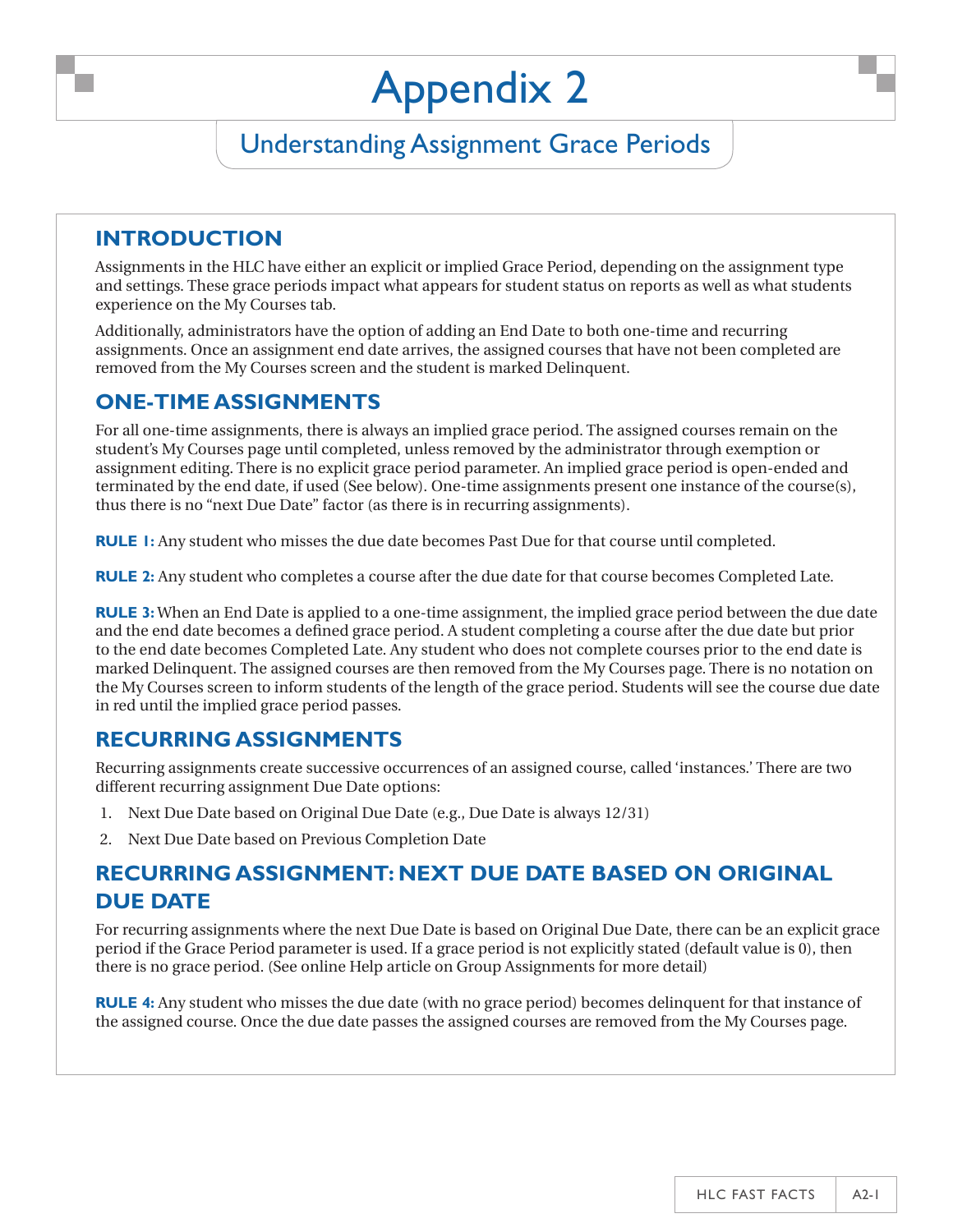### Understanding Assignment Grace Periods

**Rule 5:** Any student who misses the due date and the grace period (entered in the assignment's Grace Period parameter) becomes delinquent for that instance of the assigned course. When the grace period ends, the assigned courses are removed from the My Courses page. There is no notation on the My Courses screen to inform students of the length of the grace period. Students will see the course due date in red until the grace period passes.

**Rule 6:** If there is an assignment End Date, once the end date has passed, the student becomes delinquent for that course instance if the assignment end date arrives before the end of the specified grace period.

Note: If the End Date is calculated (by the HLC) to occur before the Due Date, then the student will not get that instance of the assignment, i.e. not assigned. (Example: The Due Date is relative to the student's Hire or Review Date; the end date must be a fixed date. It cannot be relative to any student dates.)

#### **Recurring Assignment: Next Due Date Based on Previous Completion**

For recurring assignments where the Next Due Date is based on Previous Completion Date, there is always an implied grace period. The only termination of this implied grace period is the assignment End Date, if used.

**Rule 7:** Any student who misses the due date becomes Past Due for that instance of the assigned course until completed.

**RULE 8:** Any student who completes a course after the due date for that instance of the assigned course becomes Completed Late.

**Rule 9:** Any student who does not complete courses prior to the assignment end date becomes delinquent.

Note: If the end date is calculated to occur before the next due date, then the student does not get that instance of the assignment, i.e. not assigned.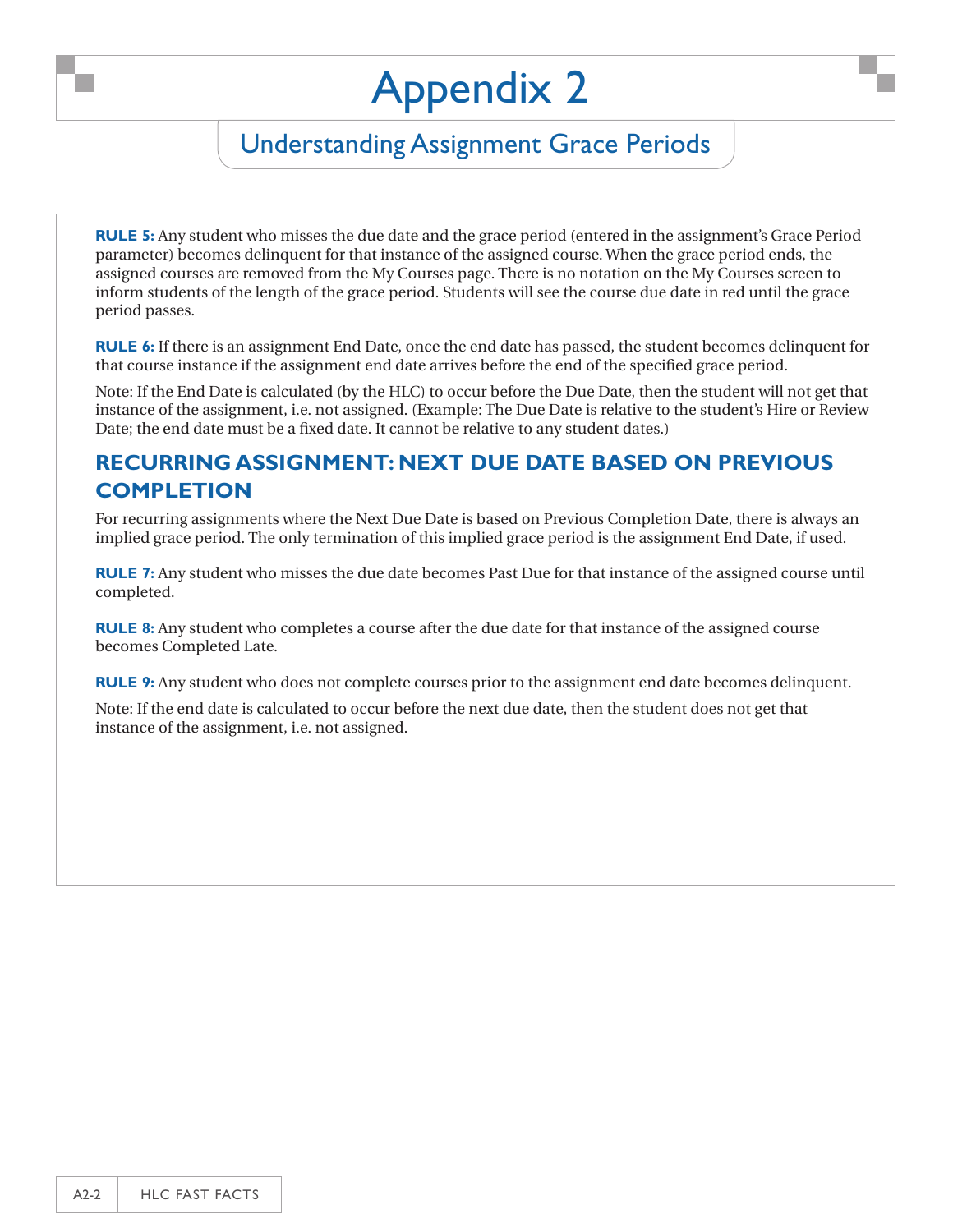### Assignment Completion Report Terms

#### **Introduction**

To meet customer requests and more accurately display the status for a student in Assignment Completion Reports (and, to an extent, Delinquency Reports) additional terminology has been applied to Next Generation HLC Reports. This document provides detailed definitions of each term within the context of various assignment settings.

On Assignment Completion Reports, the following terms are used:

- Exempt •
- Not Assigned •
- Not Yet Due •
- Completed On-Time •
- Completed Late •
- Past Due •
- Delinquent •

See below for detailed explanations of each term, based upon assignment type (Note: Failed students are not shown. Students who fail an assigned course are automatically re-enrolled. This process continues until the course is passed, the student is removed from the assignment or becomes delinquent).

#### **definitions**

**Exempt** - The student was excused from the required assigned course instance by an administrator.

**Not Assigned** - For the Due Date Range specified, the student was not assigned to complete the course.

**Not Yet Due** - The Due Date for the course shown is on or after today's date. All assigned courses are due at 11:59 PM Eastern Time on the Due Date.

**Completed On-Time** - The course was completed on or before the Due Date for the course shown.

**Completed Late\*** - The course was completed after the Due Date during a grace period that is either explicit or implied.

Note: An example of an explicit Grace Period is a recurring assignment where the next Due Date is based upon original Due Date and has a specified grace period. An example of an implied grace period is a recurring assignment where the next Due Date is based upon Previous Completion Date, or a one-time assignment to which an End Date has been applied.

**Past Due\*** - The student has passed the due date, but can still complete the assigned course. He/she is still within the grace period.

**Delinquent\*** - The student has passed the due date (and grace period, where applicable) and cannot complete the assigned course instance. The course instance is removed from the My Courses page.

**\*For further clarification to these definitions based on Assignment Type see tables, next page.**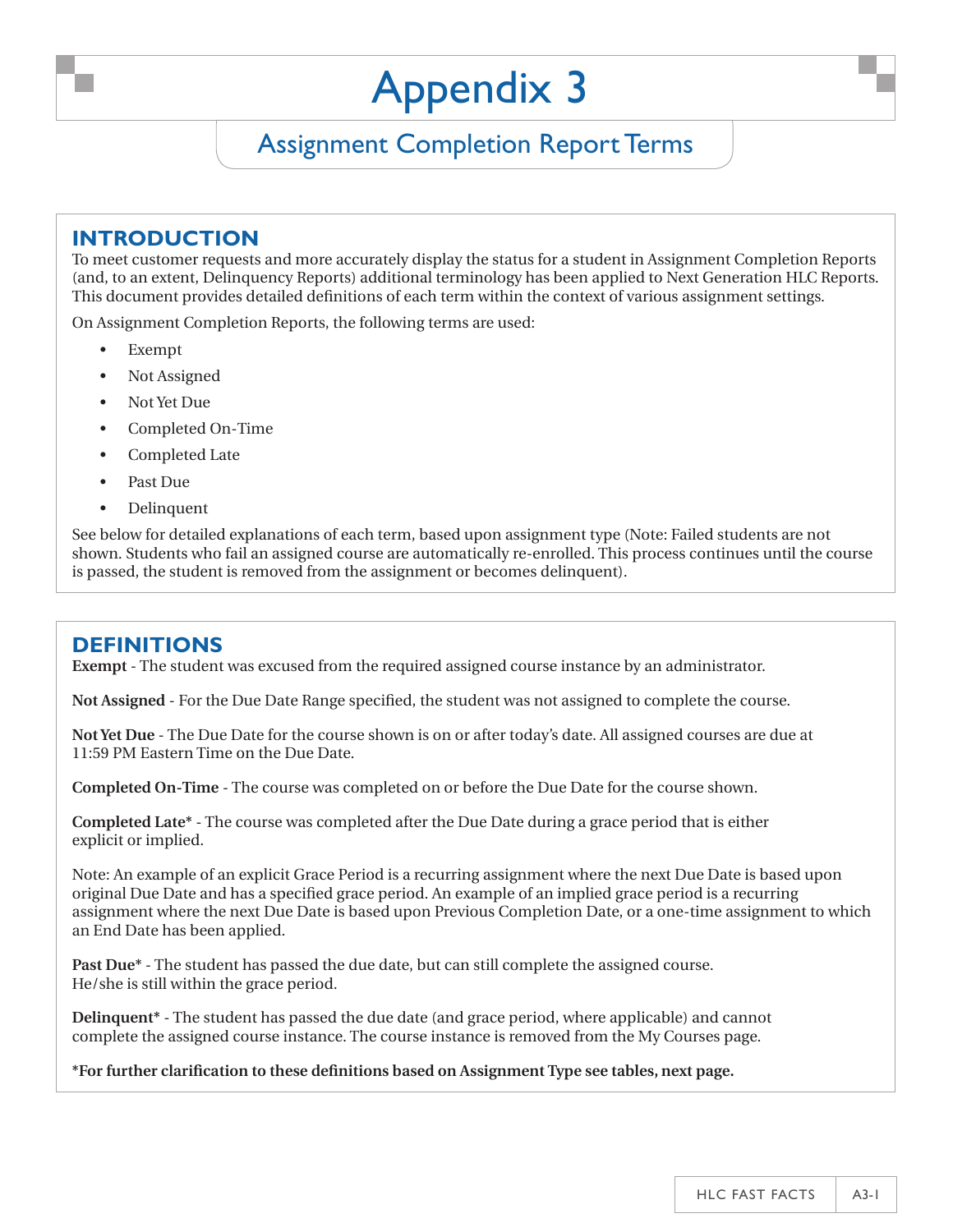### Assignment Completion Report Terms

| <b>Clarified Definition</b><br>Assignment Type<br>One time with no End Date<br>Course was completed after the Due Date.<br>One time with End Date<br>Course was completed after the Due Date but before the End Date.<br>N/A. If no grace period, course is removed from My Courses screen<br>Recurring based on Original Due Date with no<br><b>Grace Period</b><br>once Due Date has passed.<br>Course was completed between the Due Date and the end of the<br>Recurring based on Original Due Date with<br><b>Grace Period</b><br>Grace Period.<br>Recurring based on Previous Completion with<br>Course was completed any time after the Due Date.<br>no End Date<br>Recurring based on Previous Completion with<br>Course was completed after the Due Date but before the End Date.<br><b>End Date</b><br>Past Due - The student has passed the Due Date, but can still complete the assigned course.<br><b>Clarified Definition</b><br>Assignment Type<br>One time with no End Date<br>Course is not yet completed although the Due Date has passed.<br>One time with End Date<br>Course is not yet completed although the Due Date has passed and<br>the End Date has not yet arrived.<br>Recurring based on Original Due Date with no<br>N/A. If no grace period, course is removed from My Courses screen<br><b>Grace Period</b><br>once Due Date has passed.<br>Course is not yet completed although the Due Date has passed, but<br>Recurring based on Original Due Date with<br><b>Grace Period</b><br>the student is still within the designated Grace Period.<br>Recurring based on Previous Completion with<br>Course is not yet completed although the Due Date has passed.<br>no End Date<br>Recurring based on Previous Completion with<br>Course is not yet completed although the Due Date has passed and<br>the End Date has not yet arrived.<br><b>End Date</b><br>Delinquent - The student has passed the Due Date, and any applicable Grace Period or End Date. The course<br>instance has been removed from the My Courses screen.<br><b>Clarified Definition</b><br>Assignment Type<br>One time with no End Date<br>N/A. There must be an End Date attached to a one-time<br>assignment for delinquency to apply.<br>One time with End Date<br>Course is not yet complete and the End Date as arrived.<br>Recurring based on Original Due Date with no<br>Course was not completed by the Due Date.<br>Grace Period<br>Course was not completed by the end of the grace period.<br>Recurring based on Original Due Date with<br><b>Grace Period</b><br>Recurring based on Previous Completion with<br>N/A. There must be an End Date attached to this assignment for<br>no End Date<br>delinquency to apply. | Completed Late - Course was completed after the Due Date. |                                           |  |  |  |
|-----------------------------------------------------------------------------------------------------------------------------------------------------------------------------------------------------------------------------------------------------------------------------------------------------------------------------------------------------------------------------------------------------------------------------------------------------------------------------------------------------------------------------------------------------------------------------------------------------------------------------------------------------------------------------------------------------------------------------------------------------------------------------------------------------------------------------------------------------------------------------------------------------------------------------------------------------------------------------------------------------------------------------------------------------------------------------------------------------------------------------------------------------------------------------------------------------------------------------------------------------------------------------------------------------------------------------------------------------------------------------------------------------------------------------------------------------------------------------------------------------------------------------------------------------------------------------------------------------------------------------------------------------------------------------------------------------------------------------------------------------------------------------------------------------------------------------------------------------------------------------------------------------------------------------------------------------------------------------------------------------------------------------------------------------------------------------------------------------------------------------------------------------------------------------------------------------------------------------------------------------------------------------------------------------------------------------------------------------------------------------------------------------------------------------------------------------------------------------------------------------------------------------------------------------------------------------------------------------------------------------------------------------------------------------------------------------------------------------------------|-----------------------------------------------------------|-------------------------------------------|--|--|--|
|                                                                                                                                                                                                                                                                                                                                                                                                                                                                                                                                                                                                                                                                                                                                                                                                                                                                                                                                                                                                                                                                                                                                                                                                                                                                                                                                                                                                                                                                                                                                                                                                                                                                                                                                                                                                                                                                                                                                                                                                                                                                                                                                                                                                                                                                                                                                                                                                                                                                                                                                                                                                                                                                                                                                         |                                                           |                                           |  |  |  |
|                                                                                                                                                                                                                                                                                                                                                                                                                                                                                                                                                                                                                                                                                                                                                                                                                                                                                                                                                                                                                                                                                                                                                                                                                                                                                                                                                                                                                                                                                                                                                                                                                                                                                                                                                                                                                                                                                                                                                                                                                                                                                                                                                                                                                                                                                                                                                                                                                                                                                                                                                                                                                                                                                                                                         |                                                           |                                           |  |  |  |
|                                                                                                                                                                                                                                                                                                                                                                                                                                                                                                                                                                                                                                                                                                                                                                                                                                                                                                                                                                                                                                                                                                                                                                                                                                                                                                                                                                                                                                                                                                                                                                                                                                                                                                                                                                                                                                                                                                                                                                                                                                                                                                                                                                                                                                                                                                                                                                                                                                                                                                                                                                                                                                                                                                                                         |                                                           |                                           |  |  |  |
|                                                                                                                                                                                                                                                                                                                                                                                                                                                                                                                                                                                                                                                                                                                                                                                                                                                                                                                                                                                                                                                                                                                                                                                                                                                                                                                                                                                                                                                                                                                                                                                                                                                                                                                                                                                                                                                                                                                                                                                                                                                                                                                                                                                                                                                                                                                                                                                                                                                                                                                                                                                                                                                                                                                                         |                                                           |                                           |  |  |  |
|                                                                                                                                                                                                                                                                                                                                                                                                                                                                                                                                                                                                                                                                                                                                                                                                                                                                                                                                                                                                                                                                                                                                                                                                                                                                                                                                                                                                                                                                                                                                                                                                                                                                                                                                                                                                                                                                                                                                                                                                                                                                                                                                                                                                                                                                                                                                                                                                                                                                                                                                                                                                                                                                                                                                         |                                                           |                                           |  |  |  |
|                                                                                                                                                                                                                                                                                                                                                                                                                                                                                                                                                                                                                                                                                                                                                                                                                                                                                                                                                                                                                                                                                                                                                                                                                                                                                                                                                                                                                                                                                                                                                                                                                                                                                                                                                                                                                                                                                                                                                                                                                                                                                                                                                                                                                                                                                                                                                                                                                                                                                                                                                                                                                                                                                                                                         |                                                           |                                           |  |  |  |
|                                                                                                                                                                                                                                                                                                                                                                                                                                                                                                                                                                                                                                                                                                                                                                                                                                                                                                                                                                                                                                                                                                                                                                                                                                                                                                                                                                                                                                                                                                                                                                                                                                                                                                                                                                                                                                                                                                                                                                                                                                                                                                                                                                                                                                                                                                                                                                                                                                                                                                                                                                                                                                                                                                                                         |                                                           |                                           |  |  |  |
|                                                                                                                                                                                                                                                                                                                                                                                                                                                                                                                                                                                                                                                                                                                                                                                                                                                                                                                                                                                                                                                                                                                                                                                                                                                                                                                                                                                                                                                                                                                                                                                                                                                                                                                                                                                                                                                                                                                                                                                                                                                                                                                                                                                                                                                                                                                                                                                                                                                                                                                                                                                                                                                                                                                                         |                                                           |                                           |  |  |  |
|                                                                                                                                                                                                                                                                                                                                                                                                                                                                                                                                                                                                                                                                                                                                                                                                                                                                                                                                                                                                                                                                                                                                                                                                                                                                                                                                                                                                                                                                                                                                                                                                                                                                                                                                                                                                                                                                                                                                                                                                                                                                                                                                                                                                                                                                                                                                                                                                                                                                                                                                                                                                                                                                                                                                         |                                                           |                                           |  |  |  |
|                                                                                                                                                                                                                                                                                                                                                                                                                                                                                                                                                                                                                                                                                                                                                                                                                                                                                                                                                                                                                                                                                                                                                                                                                                                                                                                                                                                                                                                                                                                                                                                                                                                                                                                                                                                                                                                                                                                                                                                                                                                                                                                                                                                                                                                                                                                                                                                                                                                                                                                                                                                                                                                                                                                                         |                                                           |                                           |  |  |  |
|                                                                                                                                                                                                                                                                                                                                                                                                                                                                                                                                                                                                                                                                                                                                                                                                                                                                                                                                                                                                                                                                                                                                                                                                                                                                                                                                                                                                                                                                                                                                                                                                                                                                                                                                                                                                                                                                                                                                                                                                                                                                                                                                                                                                                                                                                                                                                                                                                                                                                                                                                                                                                                                                                                                                         |                                                           |                                           |  |  |  |
|                                                                                                                                                                                                                                                                                                                                                                                                                                                                                                                                                                                                                                                                                                                                                                                                                                                                                                                                                                                                                                                                                                                                                                                                                                                                                                                                                                                                                                                                                                                                                                                                                                                                                                                                                                                                                                                                                                                                                                                                                                                                                                                                                                                                                                                                                                                                                                                                                                                                                                                                                                                                                                                                                                                                         |                                                           |                                           |  |  |  |
|                                                                                                                                                                                                                                                                                                                                                                                                                                                                                                                                                                                                                                                                                                                                                                                                                                                                                                                                                                                                                                                                                                                                                                                                                                                                                                                                                                                                                                                                                                                                                                                                                                                                                                                                                                                                                                                                                                                                                                                                                                                                                                                                                                                                                                                                                                                                                                                                                                                                                                                                                                                                                                                                                                                                         |                                                           |                                           |  |  |  |
|                                                                                                                                                                                                                                                                                                                                                                                                                                                                                                                                                                                                                                                                                                                                                                                                                                                                                                                                                                                                                                                                                                                                                                                                                                                                                                                                                                                                                                                                                                                                                                                                                                                                                                                                                                                                                                                                                                                                                                                                                                                                                                                                                                                                                                                                                                                                                                                                                                                                                                                                                                                                                                                                                                                                         |                                                           |                                           |  |  |  |
|                                                                                                                                                                                                                                                                                                                                                                                                                                                                                                                                                                                                                                                                                                                                                                                                                                                                                                                                                                                                                                                                                                                                                                                                                                                                                                                                                                                                                                                                                                                                                                                                                                                                                                                                                                                                                                                                                                                                                                                                                                                                                                                                                                                                                                                                                                                                                                                                                                                                                                                                                                                                                                                                                                                                         |                                                           |                                           |  |  |  |
|                                                                                                                                                                                                                                                                                                                                                                                                                                                                                                                                                                                                                                                                                                                                                                                                                                                                                                                                                                                                                                                                                                                                                                                                                                                                                                                                                                                                                                                                                                                                                                                                                                                                                                                                                                                                                                                                                                                                                                                                                                                                                                                                                                                                                                                                                                                                                                                                                                                                                                                                                                                                                                                                                                                                         |                                                           |                                           |  |  |  |
|                                                                                                                                                                                                                                                                                                                                                                                                                                                                                                                                                                                                                                                                                                                                                                                                                                                                                                                                                                                                                                                                                                                                                                                                                                                                                                                                                                                                                                                                                                                                                                                                                                                                                                                                                                                                                                                                                                                                                                                                                                                                                                                                                                                                                                                                                                                                                                                                                                                                                                                                                                                                                                                                                                                                         |                                                           |                                           |  |  |  |
|                                                                                                                                                                                                                                                                                                                                                                                                                                                                                                                                                                                                                                                                                                                                                                                                                                                                                                                                                                                                                                                                                                                                                                                                                                                                                                                                                                                                                                                                                                                                                                                                                                                                                                                                                                                                                                                                                                                                                                                                                                                                                                                                                                                                                                                                                                                                                                                                                                                                                                                                                                                                                                                                                                                                         |                                                           |                                           |  |  |  |
|                                                                                                                                                                                                                                                                                                                                                                                                                                                                                                                                                                                                                                                                                                                                                                                                                                                                                                                                                                                                                                                                                                                                                                                                                                                                                                                                                                                                                                                                                                                                                                                                                                                                                                                                                                                                                                                                                                                                                                                                                                                                                                                                                                                                                                                                                                                                                                                                                                                                                                                                                                                                                                                                                                                                         |                                                           |                                           |  |  |  |
|                                                                                                                                                                                                                                                                                                                                                                                                                                                                                                                                                                                                                                                                                                                                                                                                                                                                                                                                                                                                                                                                                                                                                                                                                                                                                                                                                                                                                                                                                                                                                                                                                                                                                                                                                                                                                                                                                                                                                                                                                                                                                                                                                                                                                                                                                                                                                                                                                                                                                                                                                                                                                                                                                                                                         |                                                           |                                           |  |  |  |
|                                                                                                                                                                                                                                                                                                                                                                                                                                                                                                                                                                                                                                                                                                                                                                                                                                                                                                                                                                                                                                                                                                                                                                                                                                                                                                                                                                                                                                                                                                                                                                                                                                                                                                                                                                                                                                                                                                                                                                                                                                                                                                                                                                                                                                                                                                                                                                                                                                                                                                                                                                                                                                                                                                                                         |                                                           |                                           |  |  |  |
|                                                                                                                                                                                                                                                                                                                                                                                                                                                                                                                                                                                                                                                                                                                                                                                                                                                                                                                                                                                                                                                                                                                                                                                                                                                                                                                                                                                                                                                                                                                                                                                                                                                                                                                                                                                                                                                                                                                                                                                                                                                                                                                                                                                                                                                                                                                                                                                                                                                                                                                                                                                                                                                                                                                                         |                                                           |                                           |  |  |  |
| <b>End Date</b>                                                                                                                                                                                                                                                                                                                                                                                                                                                                                                                                                                                                                                                                                                                                                                                                                                                                                                                                                                                                                                                                                                                                                                                                                                                                                                                                                                                                                                                                                                                                                                                                                                                                                                                                                                                                                                                                                                                                                                                                                                                                                                                                                                                                                                                                                                                                                                                                                                                                                                                                                                                                                                                                                                                         | Recurring based on Previous Completion with               | Course was not completed by the End Date. |  |  |  |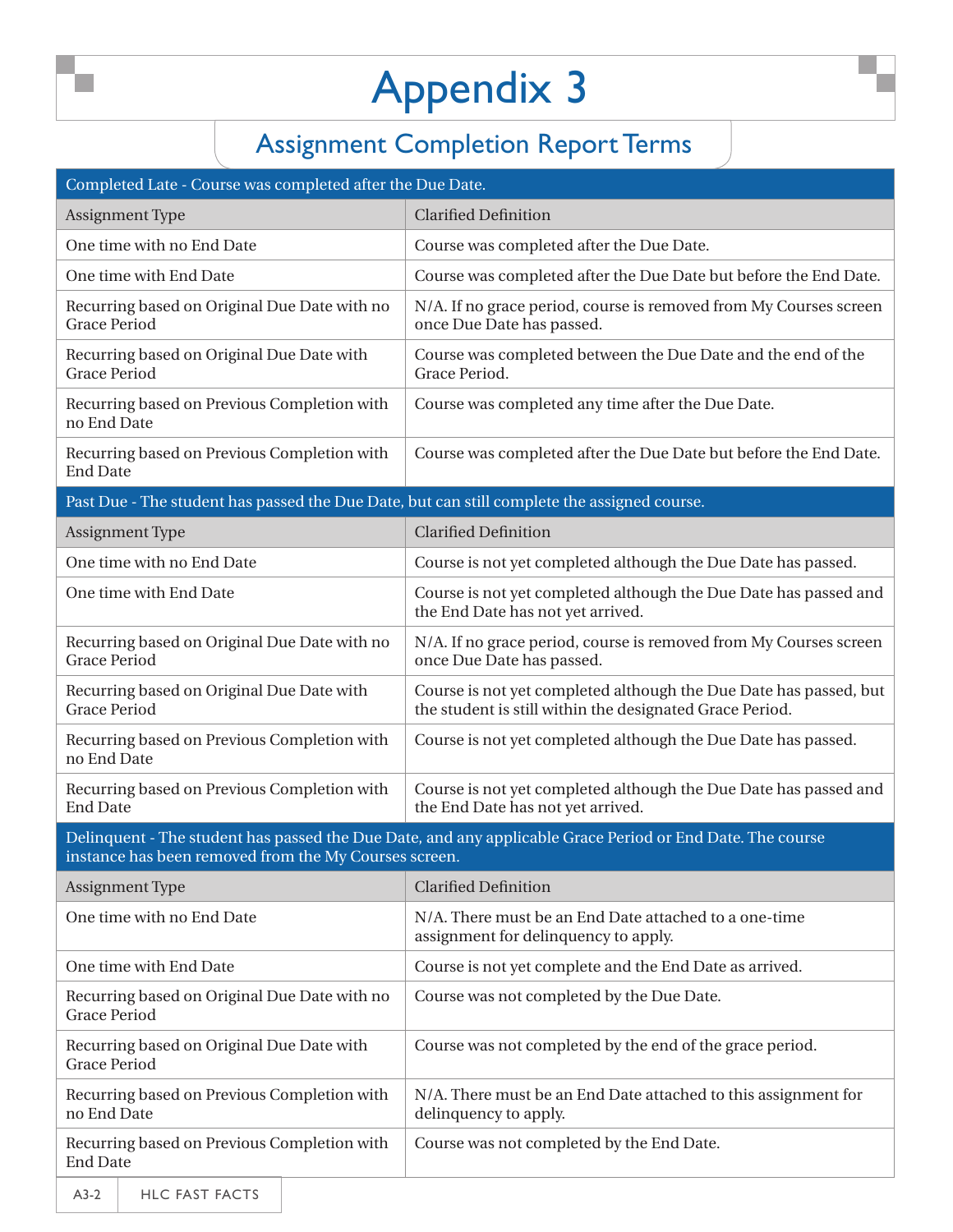| <b>PEOPLE REPORTS</b>                     |                                                                                                                                                                                                                                                                                                                                      |                |             |
|-------------------------------------------|--------------------------------------------------------------------------------------------------------------------------------------------------------------------------------------------------------------------------------------------------------------------------------------------------------------------------------------|----------------|-------------|
| <b>Report Name</b>                        | Description                                                                                                                                                                                                                                                                                                                          | Schedulable    | Age of Data |
| Discipline Listing                        | Lists all licensure disciplines used in the HLC.                                                                                                                                                                                                                                                                                     | Not Applicable | Real-time   |
| <b>Expiring License</b>                   | Lists students whose license(s) are expired or about to<br>expire. The report includes all students for the<br>administrator's affiliation (e.g., their institution or<br>allocated departments). Can use fixed or relative<br>date ranges.                                                                                          | Yes            | 24 Hours    |
| <b>Group Transcript</b>                   | Allows multiple students' transcripts to be created at<br>once, including inactive students. Allows chronological<br>or credit view. Administrator has option to include failed<br>courses, activity comments, and User ID. Option to use<br>relative and fixed date ranges.                                                         | Yes            | Real-time   |
| <b>Instructor Resume</b>                  | Create either a standard or professionally styled resume<br>with information about a selected instructor, including<br>all classes taught (as tracked in the HLC) within a given<br>date range.                                                                                                                                      | <b>Yes</b>     | Real-time   |
| <b>Role Features</b>                      | View active HLC features for a selected role. This will aid<br>you in planning new roles.                                                                                                                                                                                                                                            | Yes            | Real-time   |
| <b>Role Utilization</b>                   | View all people who have been given a particular role.                                                                                                                                                                                                                                                                               | Yes            | Real-time   |
| <b>Student Assignment</b><br>Completion   | View selected courses assigned a student. Can be<br>configured to generate individual reports for one or<br>more students.                                                                                                                                                                                                           | Yes            | 24 Hours    |
| <b>Student Demographic</b><br>Data Export | Generate an MS Access database of students in the HLC.                                                                                                                                                                                                                                                                               | Yes            | 24 Hours    |
| <b>Student Group</b>                      | View all students in a student group with various sort<br>options. Option to include student group criteria.                                                                                                                                                                                                                         | Yes            | Real-time   |
| <b>Student Listing</b>                    | View all students based on selected criteria. Option to<br>include inactive students plus various sorting choices.                                                                                                                                                                                                                   | Yes            | Real-time   |
| <b>Student Transcript</b><br>- Admin View | View an individual student's transcript, with options to<br>include User ID and failed courses, view chronologically<br>or by credit. Option to use relative and fixed date ranges.<br>This is the same workflow as used from the<br>administrator's view of the student record when<br>clicking My Transcript: Configure and Print. | Yes            | Real-time   |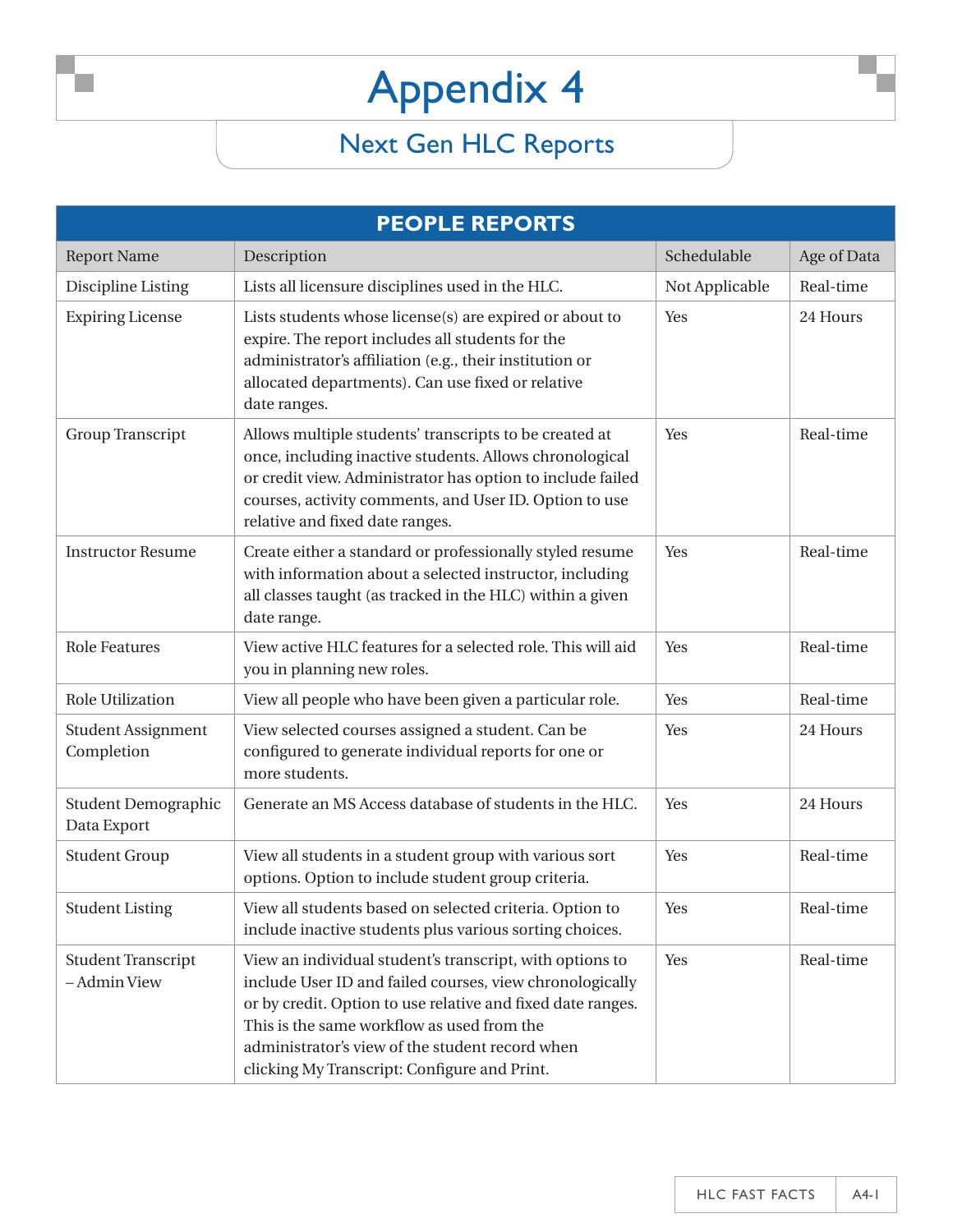| <b>COURSE REPORTS</b>                            |                                                                                                                                                                                             |             |             |
|--------------------------------------------------|---------------------------------------------------------------------------------------------------------------------------------------------------------------------------------------------|-------------|-------------|
| <b>Report Name</b>                               | Description                                                                                                                                                                                 | Schedulable | Age of Data |
| Accrediting/Approving<br><b>Body Utilization</b> | View selected accrediting/approving bodies and the<br>courses, course providers and credit units for a selected<br>affiliation.                                                             | Yes         | 24 Hours    |
| Annotations                                      | View all annotations for a selected affiliation.                                                                                                                                            | No          | Real-time   |
| <b>Awarded CE Credit</b>                         | View credit information, including credits earned per<br>student, date earned and student license information.                                                                              | Yes         | 24 Hours    |
| <b>Course Development</b><br><b>Status</b>       | Check the status of courses with any or all selected<br>development status options.                                                                                                         | Yes         | Real-time   |
| <b>Course Listing</b>                            | Create a printed list of all courses active in the HLC or<br>filter to courses that contain specific types of learning<br>activities.                                                       | Yes         | Real-time   |
| <b>Evaluation Structure</b>                      | Print a report showing all information about an<br>evaluation used in the HLC, including settings,<br>question groups, and all questions.                                                   | Yes         | Real-time   |
| <b>Expiring Courses</b>                          | View a list of courses that are set to expire between the<br>next 30 days to the next 365 days. This includes your own<br>developed courses and third party content that has a<br>contract. | Yes         | Real-time   |
| <b>Test Structure</b>                            | Print a report showing all information about a test used<br>in the HLC, including settings, question groups, and all<br>questions and available answers.                                    | Yes         | Real-time   |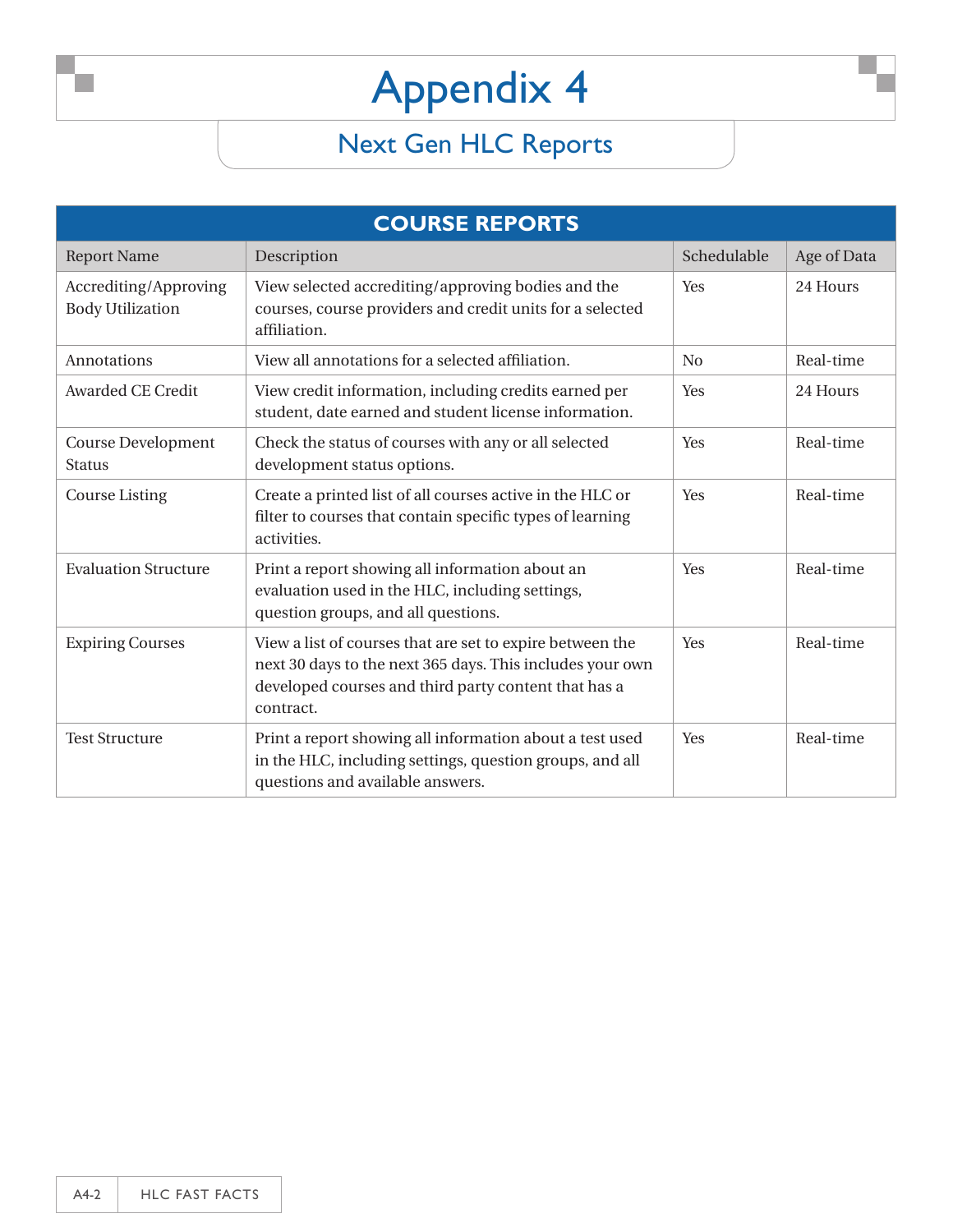| <b>EDUCATION REPORTS</b>                      |                                                                                                                                                                                                                                                                                                                                                                                                                                                                                                                                                                                                                                                                                               |                |             |
|-----------------------------------------------|-----------------------------------------------------------------------------------------------------------------------------------------------------------------------------------------------------------------------------------------------------------------------------------------------------------------------------------------------------------------------------------------------------------------------------------------------------------------------------------------------------------------------------------------------------------------------------------------------------------------------------------------------------------------------------------------------|----------------|-------------|
| <b>Report Name</b>                            | Description                                                                                                                                                                                                                                                                                                                                                                                                                                                                                                                                                                                                                                                                                   | Schedulable    | Age of Data |
| <b>Assigned Courses</b>                       | View a list of courses that have been assigned with either a<br>Start Date, Due Date or both Start and Due dates within a<br>specified date range to selected student groups,<br>departments, job titles or job categories.                                                                                                                                                                                                                                                                                                                                                                                                                                                                   | Yes            | 24 Hours    |
| Assignment<br>Completion-Drill-<br>through    | Track students' progress toward the completion of<br>designated courses that have been assigned to them.<br>The report may be configured against specific courses,<br>students, or assignments. The report will show the status<br>of each student as being Completed On Time, Completed<br>Late, Not Yet Due, or Delinquent. This report is tied to<br>assignments; therefore, an assignment is required to<br>create a context for the report. See also: Assignment<br>Completion - Schedulable.                                                                                                                                                                                            | N <sub>o</sub> | 24 Hours    |
| <b>Assignment Completion</b><br>- Schedulable | Track students' progress toward the completion of<br>designated courses that have been assigned to them.<br>The report may be configured against specific courses,<br>students, or assignments. The report will show the status<br>of each student as being Completed On Time, Completed<br>Late, Not Yet Due, or Delinquent. This report is tied to<br>assignments; therefore, an assignment is required to<br>create a context for the report. The schedulable version<br>of the report will be a "flat" or scrollable report that can<br>be scheduled to run at a specified interval against a fixed<br>or relative date range. See also: Assignment Completion<br>- Drill-through report. | Yes            | 24 Hours    |
| <b>Class Contacts</b>                         | Create a list of instructors and students, including their<br>contact information, for a specific class (with the option to<br>include wait listed students).                                                                                                                                                                                                                                                                                                                                                                                                                                                                                                                                 | N <sub>o</sub> | Real-time   |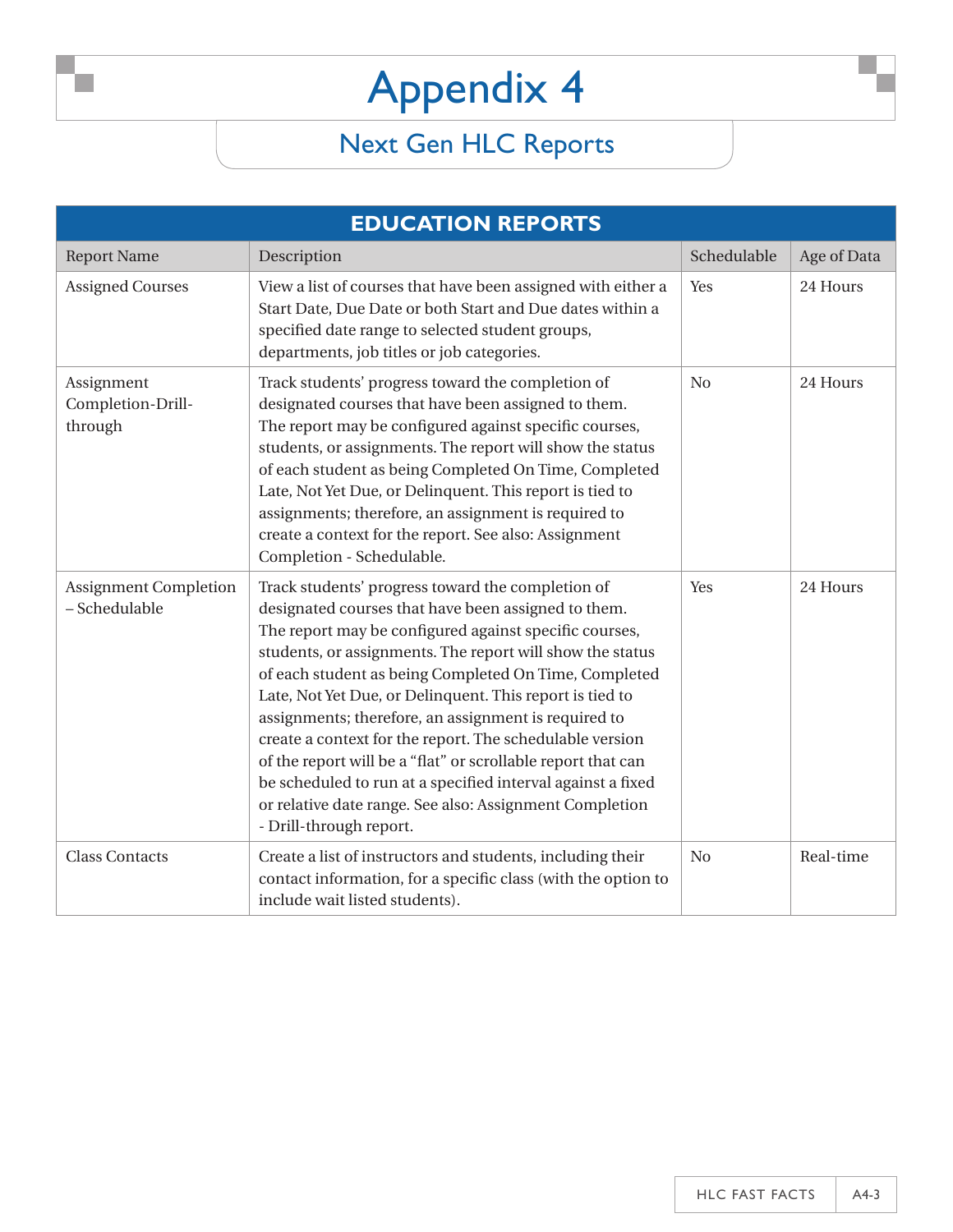| <b>EDUCATION REPORTS</b>                  |                                                                                                                                                                                                                                                                                                                                                                                                                                                                                                                                                    |                |             |
|-------------------------------------------|----------------------------------------------------------------------------------------------------------------------------------------------------------------------------------------------------------------------------------------------------------------------------------------------------------------------------------------------------------------------------------------------------------------------------------------------------------------------------------------------------------------------------------------------------|----------------|-------------|
| <b>Report Name</b>                        | Description                                                                                                                                                                                                                                                                                                                                                                                                                                                                                                                                        | Schedulable    | Age of Data |
| <b>Class Grades</b>                       | View students' grades for a selected class.                                                                                                                                                                                                                                                                                                                                                                                                                                                                                                        | Yes            | 24 Hours    |
| Class Grading Status by<br>Administrator  | View a list of instructor-led classes, by administrator, and<br>their current grading status (grading complete or incom-<br>plete), regardless of course name.                                                                                                                                                                                                                                                                                                                                                                                     | Yes            | Real-time   |
| Class Grading Status by<br>Department     | View a list of instructor-led classes for a specific course's<br>class learning activities and their current grading status<br>(grading complete or incomplete).                                                                                                                                                                                                                                                                                                                                                                                   | Yes            | Real-time   |
| <b>Class Registration Status</b>          | View whether selected students are enrolled in a<br>selected course or not and whether or not they are<br>registered for any classes associated with a class<br>learning activity in the course (including wait listed).                                                                                                                                                                                                                                                                                                                           | Yes            | Real-time   |
| Class Roster and Sign-in<br>Sheet         | View all students registered for a class. Also, create<br>on-the-fly sign-in sheets.                                                                                                                                                                                                                                                                                                                                                                                                                                                               | Yes            | Real-time   |
| <b>Completion Data Export</b>             | Export all student demographic data and associated<br>activity data for a defined date range (e.g., course level<br>activity) to MS Access database.                                                                                                                                                                                                                                                                                                                                                                                               | Yes            | 24 Hours    |
| <b>Course Certificates</b>                | Generate certificates of completion or CE certificates<br>associated with a course or a learning event.                                                                                                                                                                                                                                                                                                                                                                                                                                            | N <sub>0</sub> | Real-time   |
| <b>Course Completion</b><br>Drill-through | Determine which students in the selected criteria have<br>completion dates within the designated time period for<br>the courses selected. It is an option to show only those<br>students with completions or to show all students<br>selected, whether or not they have a completion date<br>for the specific courses. This report does NOT have<br>any direct connection to assignments; therefore it has no<br>notion of on-time, past due, etc.                                                                                                 | N <sub>0</sub> | 24 Hours    |
| Course Completion<br>- Schedulable        | Determine which students in the selected criteria have<br>completion dates within the designated time period for<br>the courses selected. It is an option to show only those<br>students with completions or to show all students se-<br>lected, whether or not they have a completion date for<br>the specific courses. This report does NOT have any direct<br>connection to assignments; therefore it has no notion<br>of on-time, past due, etc. It can be scheduled to run at a<br>specified interval against a fixed or relative date range. | Yes            | 24 Hours    |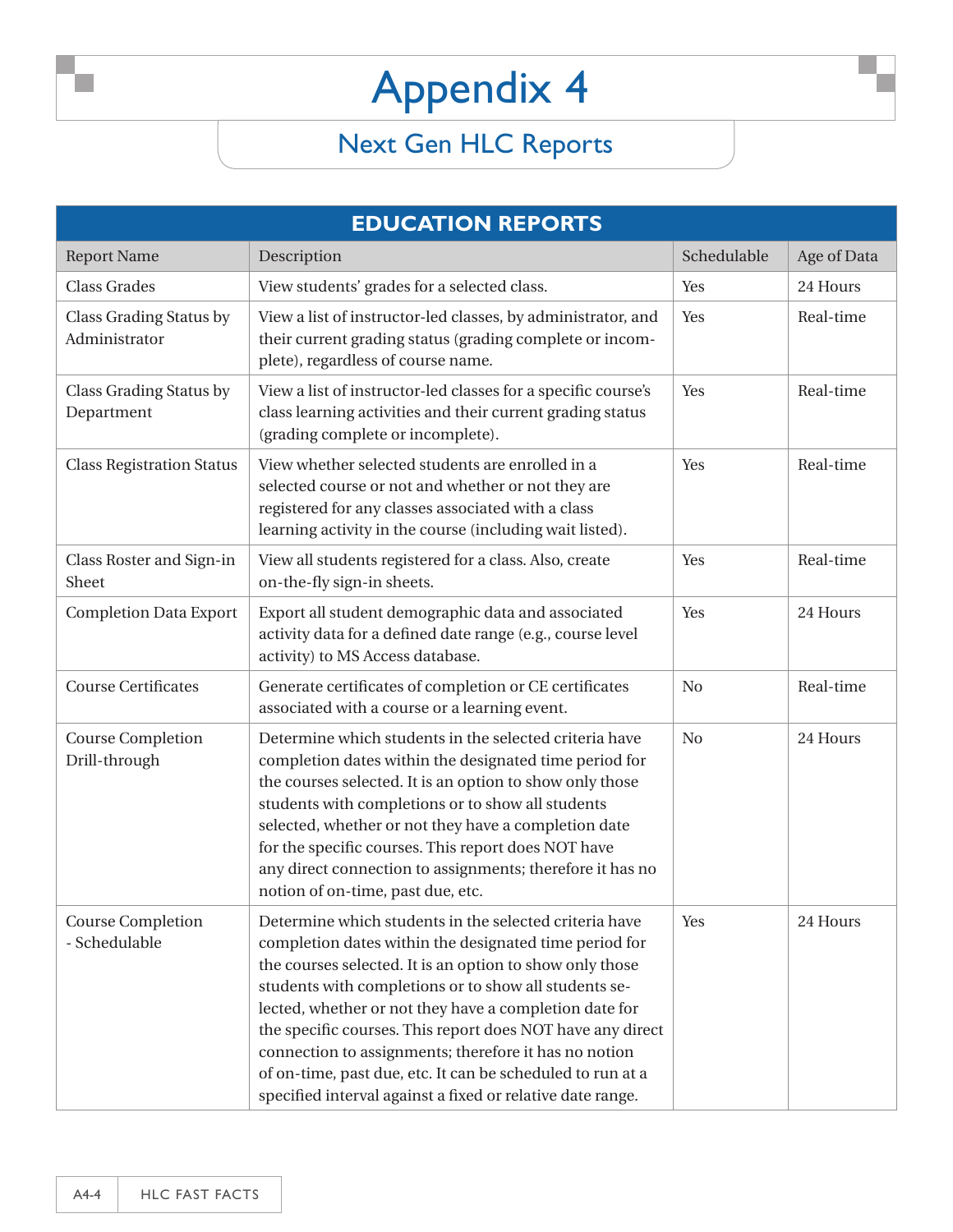| <b>EDUCATION REPORTS</b>                                   |                                                                                                                                                                                             |                |             |
|------------------------------------------------------------|---------------------------------------------------------------------------------------------------------------------------------------------------------------------------------------------|----------------|-------------|
| <b>Report Name</b>                                         | Description                                                                                                                                                                                 | Schedulable    | Age of Data |
| Delinquent/Past Due<br>- Drill-through                     | Find students who are past due or delinquent for a<br>particular assigned course or courses.                                                                                                | N <sub>0</sub> | 24 Hours    |
| Delinquent/Past Due<br>- Schedulable                       | Find students who are past due or delinquent for a<br>particular assigned course or courses. Can be scheduled<br>to run at a specified interval against a fixed or relative<br>date range.  | Yes            | 24 Hours    |
| <b>Enterprise Assignment</b><br><b>Completion Overview</b> | Track the status of institutions that have been given<br>enterprise-level assignments. This report is only<br>available in hierarchies where there are multiple<br>subsidiary institutions. | N <sub>0</sub> | 24 Hours    |
| <b>Evaluation Data Extract</b>                             | Extract data from a selected evaluation as an<br>MS Excel file.                                                                                                                             | Yes            | 24 Hours    |
| <b>Evaluation Scores</b>                                   | Report the aggregate results of an evaluation for a course.<br>The report can be filtered so that only select question<br>types (e.g., text feedback) are displayed.                        | Yes            | 24 Hours    |
| <b>Failed Courses</b>                                      | View all students who have failed selected courses.                                                                                                                                         | Yes            | 24 Hours    |
| <b>Instructor Class Schedule</b>                           | View a schedule of classes for a specific instructor.                                                                                                                                       | N <sub>0</sub> | Real-time   |
| <b>Learning Events</b><br>Completion                       | View student completion status for selected other<br>learning events (e.g., training that is not directly<br>developed or distributed using the HLC).                                       | Yes            | 24 Hours    |
| No-Show                                                    | View students who were marked as No Show for a<br>selected class.                                                                                                                           | Yes            | Real-time   |
| <b>Test Question Analysis</b>                              | Show the percent of test takers who selected each<br>response, by test question response.                                                                                                   | Yes            | 24 Hours    |
| <b>Test Scores</b>                                         | View students' test scores for a course (including stand-<br>alone test scores) based on any version of the course.                                                                         | Yes            | Real-time   |
| Top-10 Courses<br>Completed                                | List the top 10 courses with completions at a particular<br>level of an organization's hierarchy.                                                                                           | No             | 24 Hours    |
| <b>Training Hours Summary</b>                              | View overall totals for course completions, approximate<br>(and average) hours, completions earning credits and<br>credits awarded.                                                         | Yes            | 24 Hours    |